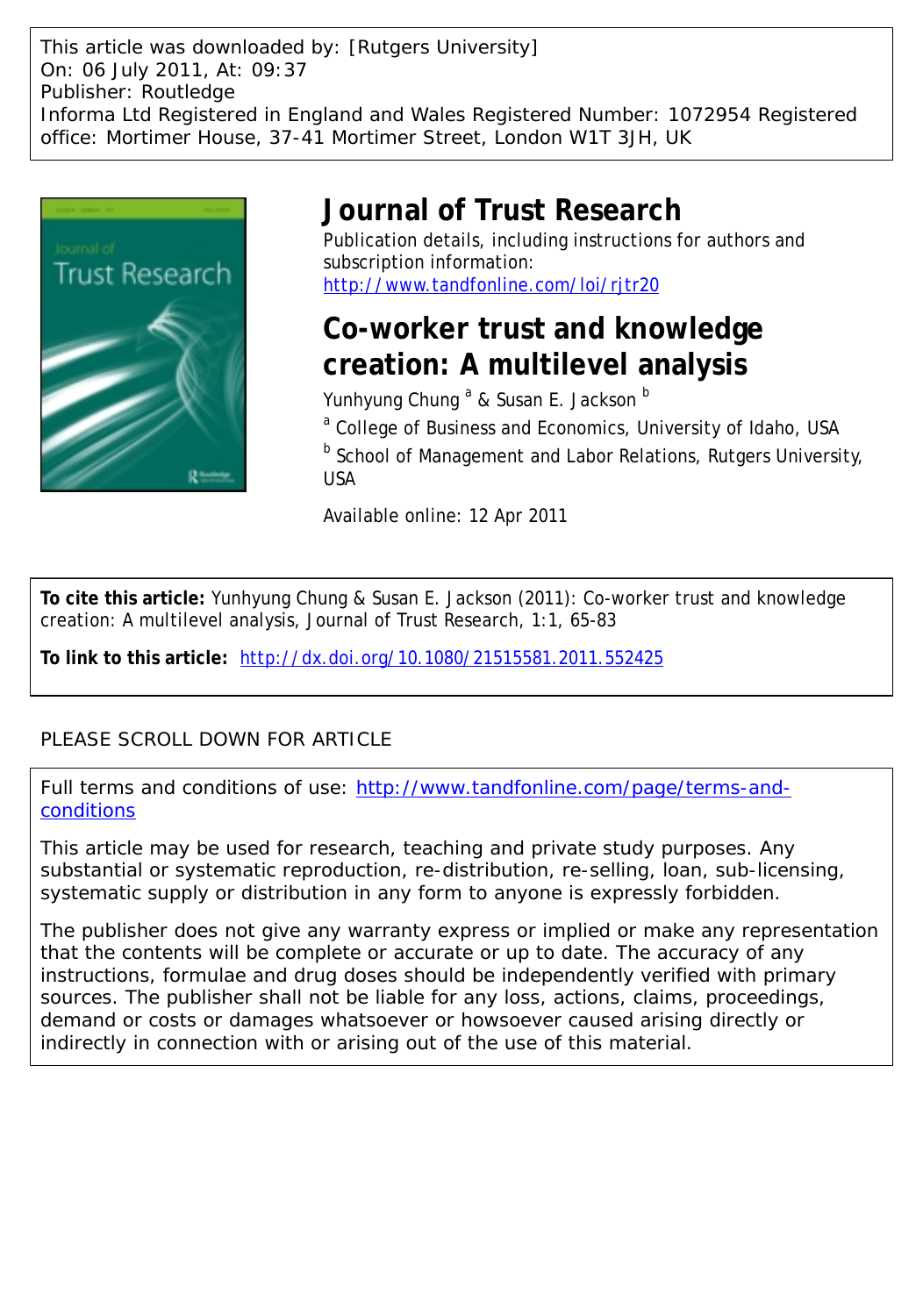### Co-worker trust and knowledge creation: A multilevel analysis

Yunhyung Chung<sup>a\*</sup> and Susan E. Jackson<sup>b</sup>

<sup>a</sup>College of Business and Economics, University of Idaho, USA; <sup>b</sup>School of Management and Labor Relations, Rutgers University, USA

(Received 30 January 2010; final version received 8 November 2010)

Prior research on trust and knowledge creation has primarily focused on organisational or team-level knowledge creation and the dyadic nature of trust without considering social contexts. This study explores how the extent to which team members are trusted by teammates in their networks (co-worker trust) is associated with the creation of new knowledge in a knowledge-intensive team setting. In addition, the study investigates the moderational effects of task interdependence on the relationship between co-worker trust and knowledge creation. Using a sample of 194 research scientists working in 48 knowledgeintensive teams, our results reveal that team members who are highly trusted by co-workers are more likely to create new knowledge. The positive relationship between co-worker trust and knowledge creation was strongest under conditions of high task interdependence. The discussion addresses the importance of understanding the role of co-worker trust in enhancing knowledge creation and highlights the importance of task contexts. Practical implications for knowledgeintensive teams are discussed.

Keywords: social networks; co-worker trust; knowledge creation; task interdependence; teams

The creation of new knowledge has been recognised as one of the most valuable resources in today's organisations (McFadyen, Semadeni, & Cannella, 2009). In the context of highly competitive markets, globalisation, and rapidly advancing technology, knowledge-based resources and capabilities that are created by employees can help a firm to obtain a competitive advantage (DeNisi, Hitt, & Jackson, 2003). Knowledge created by team members is especially critical to the effectiveness of knowledge-intensive teams such as science research laboratories, whose primary goal is to produce new knowledge that contributes to new scientific discoveries (McFadyen & Cannella, 2004).

Despite the importance of individual level interactions, most research on knowledge creation has focused on organisational knowledge and organisationallevel processes (Felin & Hesterly, 2007; Miller, Fern, & Cardinal, 2007; Nonaka, 1994; Nahapiet & Goshal, 1998) or on team-level processes (Hülsheger, Anderson,  $\&$ Salgado, 2008; Schulze & Hoegl, 2006). However, knowledge is inherently an individual-level construct (Jackson, Chuang, Harden, & Jiang, 2006) and knowledge creation is partly an individual activity (Grant, 1996). Nevertheless, prior research has seldom examined individual-level knowledge creation (for exceptions, McFadyen

<sup>\*</sup>Corresponding author. Email: yunchung@uidaho.edu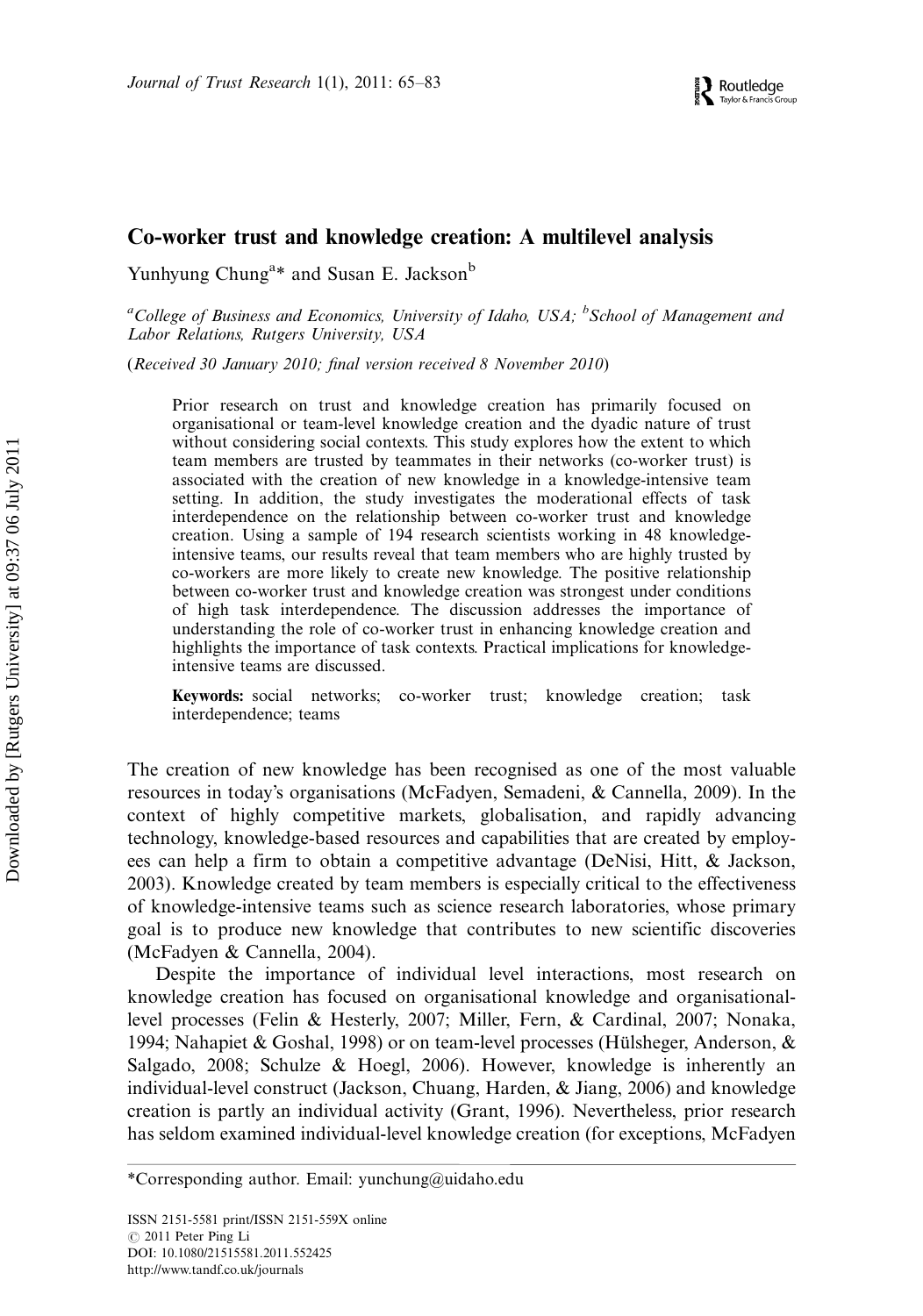& Cannella, 2004, 2005). This study examines how scientists create new knowledge in a knowledge-intensive team context. Following McFadyen and Cannella (2004), we defined new knowledge as an individual's new scientific discoveries (p. 735).

Previous theoretical and empirical work has suggested that trust embedded in interpersonal networks plays a crucial role in facilitating the exchange of tacit knowledge and as a result, trust contributes to new knowledge creation (for example, Nahapiet & Goshal, 1998; Yli-Renko, Autio, & Sapienza, 2001). Trust refers to an individual's willingness to be vulnerable to the actions of another person without being afraid of the other person's opportunistic behaviours (Mayer, Davis, & Schoorman, 1995). Since trust promotes social exchange relationships (Blau, 1964) and risk-taking (Colquitt, Scott, & LePine, 2007; Mayer et al., 1995), individuals are more willing to provide non-codifiable tacit knowledge (e.g. know-how and experiences) and confidential information to others they trust. Hence, individuals who are trusted by teammates in their networks are more likely to gain a larger volume of tacit and confidential knowledge and therefore are better able to create new knowledge.

Although being trusted by co-workers plays a critical role in the creation of new knowledge, scholars have devoted scant effort to examining how the degree to which individuals are trusted by co-workers in their networks, which we refer to as coworker trust, contributes to knowledge creation by individuals working in a team context. Prior research on trust has primarily focused on trust in leaders/leadership or examined the dyadic nature of trust without considering the social context of such relationships (Ferrin, Dirks, & Shah, 2006; Lau & Liden, 2008). In today's turbulent business environment, it is rare for knowledge workers to work in isolation; collaboration and coordination are essential aspects of the work context. Thus, understanding co-worker trust is important to managing teams and organisations effectively. This study aims to advance understanding of how being trusted by one's teammates contributes to individual knowledge creation.

Another purpose of this research is to explore how the team context influences the relationship between co-worker trust and knowledge creation. Specifically, we consider as a contextual factor the extent to which tasks require team members to work interdependently (Saavedra, Earley, & Van Dyne, 1993), which we refer to as task interdependence. Task interdependence may moderate the relationship between co-worker trust and knowledge creation. High task interdependence may increase activities to develop skills and knowledge through work coordination and mutual adjustment among team members and may facilitate interpersonal interactions between team members (Thompson, 1967). In addition, in highly interdependent situations, team members who are trusted by teammates may acquire critical knowledge and information more easily and, as a result, are more likely to create new knowledge.

Figure 1 summarises the proposed relationships examined in this study. We seek to improve our understanding of the relationships between individual co-worker trust and new knowledge creation in knowledge-intensive teams, taking into consideration the potential moderating effect of a team context: task interdependence.

#### Co-worker trust and knowledge creation

Embedded within social networks are a variety of resources that can ease tacit knowledge transfer and new knowledge creation. Among these, trust has been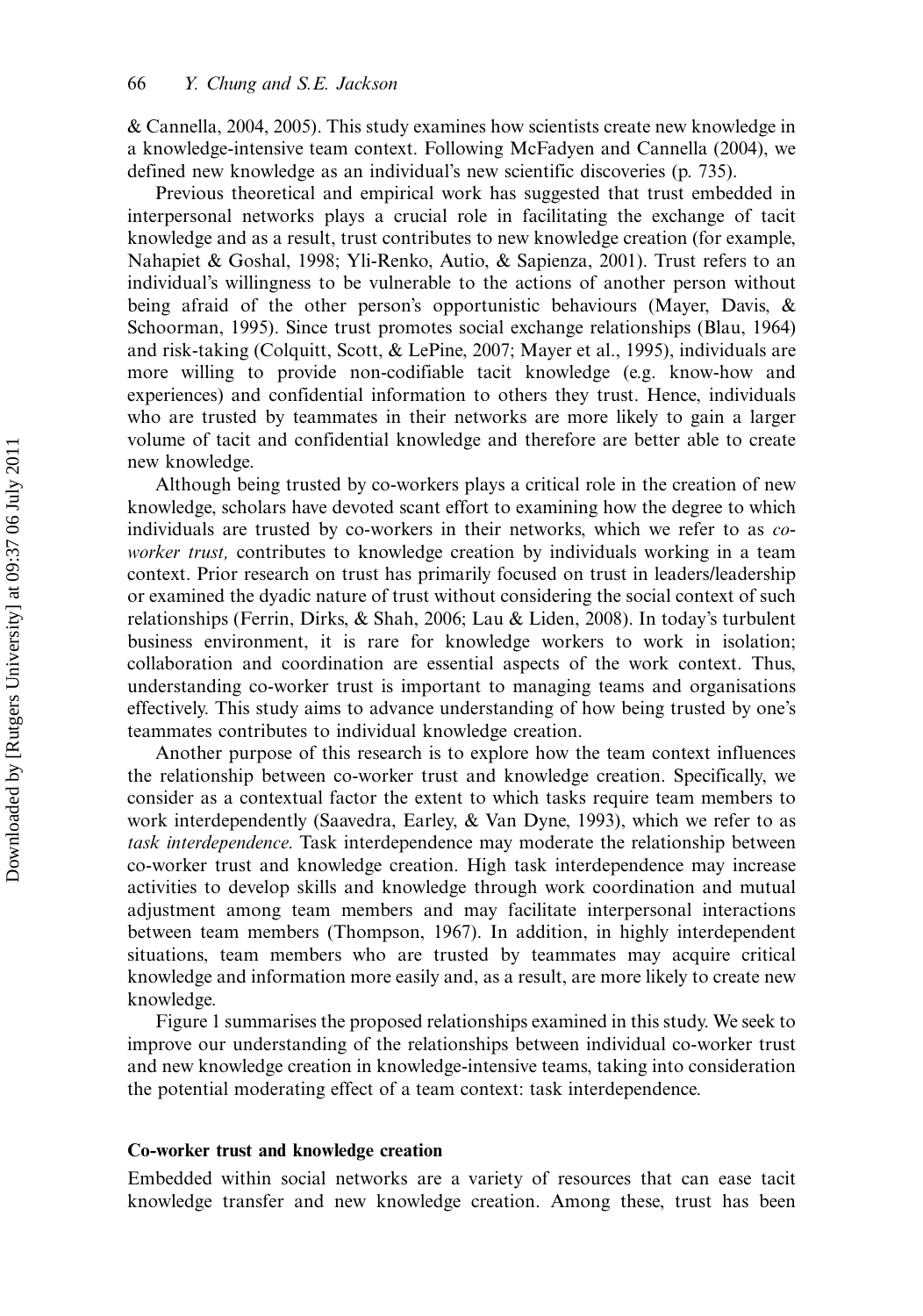

Figure 1. Hypothesised model.

identified as one of the most important potential resources embedded within a network of relationships (Nahapiet & Goshal, 1998). Numerous studies have suggested that trust may facilitate the acquisition and transfer of tacit knowledge and the creation of new knowledge (Abrams, Cross, Lesser, & Levin, 2003; Dirks & Ferrin, 2001; Lui, 2009; Mooradian, Renzl, & Matzler, 2006; Nahapiet & Goshal, 1998; Tsai & Ghoshal, 1998).

Prior research has found that the dyadic trust between a trustor and a trustee contributes to task performance and citizenship behaviour (for a meta-analytic review, see Colquitt et al., 2007), as well as job satisfaction (Matzler & Renzl, 2006). However, examining dyadic trust in isolation from the larger social context in which such relationships exist may provide an incomplete understanding of trusting relationships within team-based organisations (Ferrin et al., 2006).

Trust is defined as 'the willingness of a party to be vulnerable to the actions of another party based on the expectation that the other will perform a particular action important to the trustor, irrespective of the ability to monitor or control that other party' (Mayer et al., 1995, p. 712). Although others define trust as a personality characteristic (e.g. Rotter, 1967), we define trust as an aspect of interpersonal relationships following Mayer et al. (1995), Schoorman, Mayer, and Davis (2007), and Rousseau, Sitkin, Burt, and Camerer (1998). Trust research across different disciplines (e.g. sociology or economics) agrees that views of risk and the perceived likelihood of loss are central to the understanding of trust (Gillespie, 2003; Rousseau et al., 1998; Sheppard & Sherman, 1998). Since the level of trust increases the level of risk that an individual is willing to take in the relationship, trust may facilitate risktaking behaviours (e.g. sharing information and knowledge) (Dirks & Ferrin, 2001; Mayer et al., 1995; Schoorman et al., 2007). A high level of trust in a co-worker increases the likelihood that one will take a risk with the person by sharing confidential information (Dirks & Ferrin, 2001). When an individual (or a trustor) trusts a colleague (or a trustee), he/she is not concerned about the trustee's potential adverse behaviours; thus, trust may enable more active knowledge sharing.

In a context of formal contracts and specific agreements between a trustor and a trustee, sharing of information involves low risk, because the trustee's behaviour is monitored. However, in the absence of formal contracts and specific agreements, a trustor takes risks in the relationship and accepts the possibility that a trustee may fail to meet obligations or expectations. In team-based organisational structures, relationships cannot always be controlled by formal organisational procedures or policies and tasks inherently entail risk-taking (Mayer et al., 1995). Since trust allows team members to expect social and economic exchange (conditional trust) and/or to perceive shared values and positive mood and emotions (unconditional trust) (Jones & George, 1998), such expectations and positive affective states promote knowledge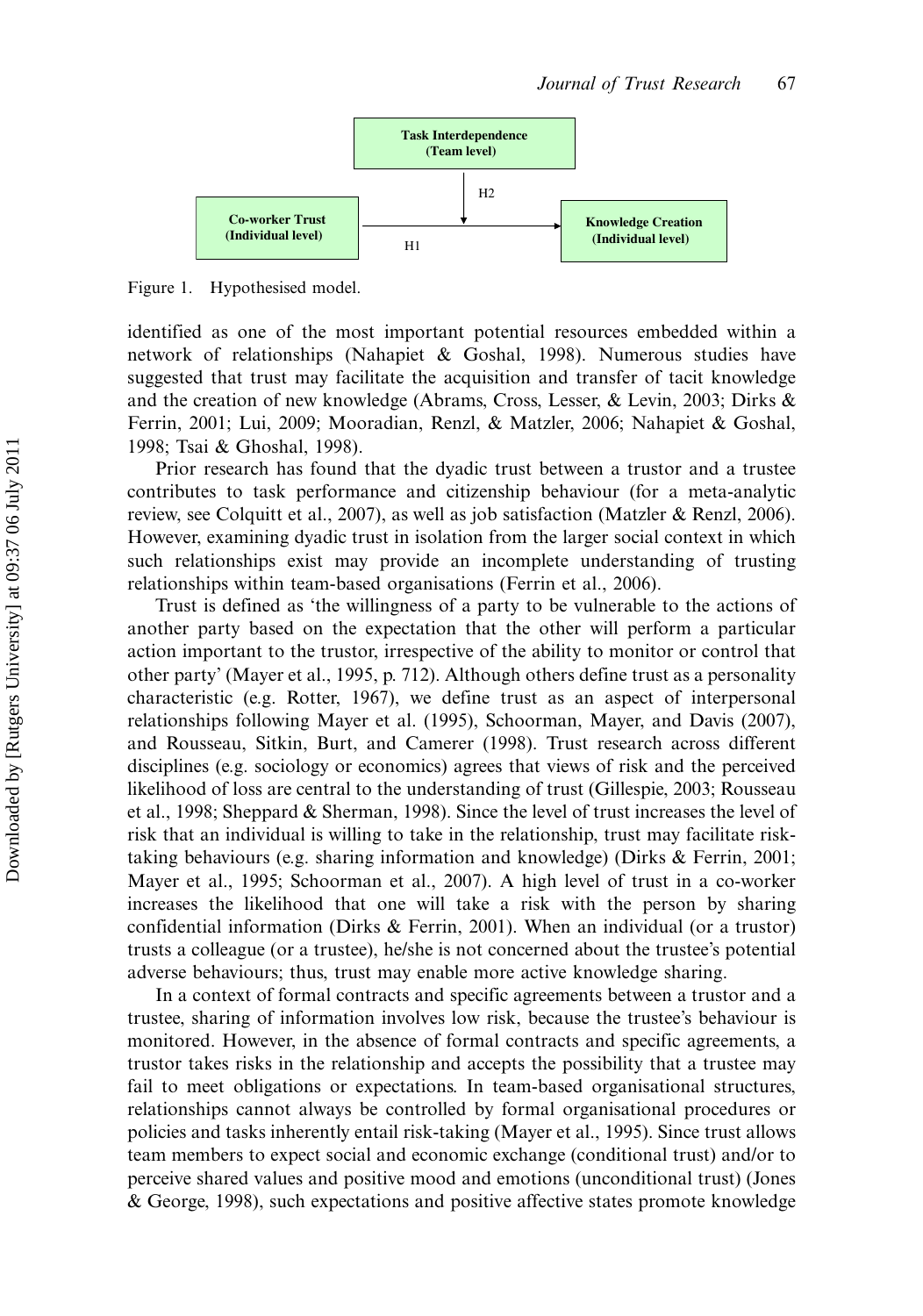acquisition and transfer; that is, acquiring tacit knowledge that contributes to new knowledge creation should be easiest for those at the centre of a trust network.

Trusting relationships are governed by principles of social exchange (a person provides a favour with an expectation of the other party repaying the favour in future) (Blau, 1964). When a person trusts a co-worker, s/he is more willing to disclose tacit knowledge and critical information, accepting the risk that the coworker might not return the favour or may utilise the knowledge and information only for his or her own sake. When a co-worker is trusted, one more easily accepts criticisms and other costs associated with maintaining the relationship; because when trust is present, one has more confidence that investments in the relationship will reap adequate returns in the longer term (Dirks & Ferrin, 2001).

A major goal of knowledge-intensive teamwork is making new discoveries. The tacit and confidential knowledge and information acquired through trust-based relationships may increase the stock of knowledge available to the trustee, and such knowledge is the basis for new knowledge creation. When the knowledge and information obtained from trusted co-workers is integrated with existing knowledge and/or when it is radically combined in novel ways, new knowledge is created (McFadyen & Cannella, 2004; Nahapiet & Goshal, 1998; Tolstoy, 2009). By promoting knowledge sharing, co-worker trust promotes knowledge creation (Abrams et al., 2003; Tsai & Goshal, 1998; Yli-Renko et al., 2001).

Therefore, we proposed:

Hypothesis 1: Co-worker trust (the degree of which a person is trusted by teammates) is positively associated with the amount of new knowledge the person creates.

#### Task interdependence as a moderator of the relationship between co-worker trust and knowledge creation

The behaviours of employees are constrained and facilitated by task requirements (Brown & Miller, 2000). Although no standard task typologies have been adopted in the existing management literature (Druskat & Kayes, 1999), task interdependence has been widely recognised as a task characteristic that influences employee attitudes and behaviours (for example, Campion, Papper, & Medsker, 1996; Gladstein, 1984). Employees who work on tasks that require interdependent actions must coordinate their actions in order to accomplish their tasks. As colleagues coordinate and cooperate to get work done, they exchange and acquire task-relevant information and resources (Gladstein, 1984). Hence, for knowledge-intensive tasks, task interdependence may represent the degree to which exchanging and acquiring task-relevant knowledge is an essential activity that contributes to knowledge sharing and subsequent performance (e.g. De Jong, Van der Vegt, & Molleman, 2007; Staples & Webster, 2008).

Trust is a resource that is likely to have greater value when tasks require high levels of interdependence, because individuals can acquire more tacit and critical knowledge through co-worker trust networks. High task interdependence may facilitate interpersonal interactions between team members (Gladstein, 1984), allowing individuals who are more trusted by co-workers to acquire critical knowledge and information more easily.

Being trusted by one's co-workers can facilitate one's ability to coordinate actions and smooths the way for making performance-enhancing adjustments in how work is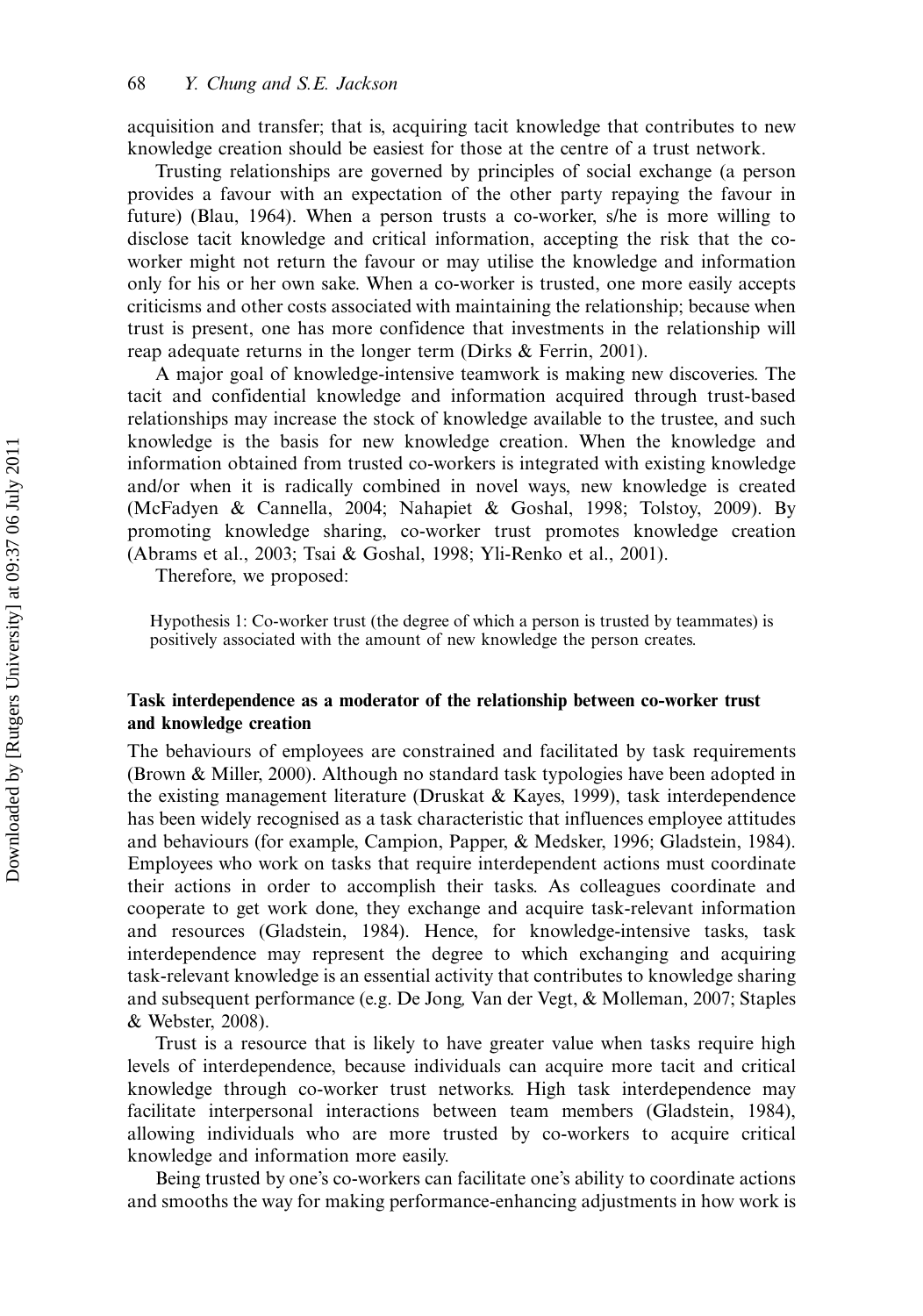allocated and how tasks get done. As the interdependencies among team members increase, so, too, do the demands on team members to coordinate their activities and make mutual adjustments (Thompson, 1967). Team members who are trusted by others are likely to be more effective in their attempts to influence others to make needed adjustments. When trust is low, however, coordination is more difficult and co-workers may be less willing to make adjustments for the benefit of a co-worker. Accordingly, a person who is not highly trusted is less likely to perform effectively on tasks that involve high degrees of interdependence.

When working on tasks that require higher amounts of interdependence, team members who are highly trusted by other team members may easily obtain, combine and exchange knowledge and information, and these activities are precursors to knowledge creation. In particular, in the context of high task interdependence, coworkers are more likely to share work-related knowledge and information with a team member whom they trust. In addition, when tasks are highly interdependent, team members with greater co-worker trust will have contacts with different coworkers and therefore they are more likely to have diverse knowledge and information. Thus, when tasks are highly interdependent, team members who are highly trusted by co-workers may gain more access to diverse and work-related knowledge and information. In contrast, when task interdependence is lower, the value of trust is also likely to be lower. When team members work more independently, trust plays a less significant role in knowledge creation. Thus, following this logic, we proposed:

Hypothesis 2: Task interdependence will moderate the positive relationship between coworker trust and knowledge creation such that this relationship will be stronger for individuals working on team tasks characterized by greater interdependence.

#### **Methods**

#### Procedure and sample

We collected data from biology and chemistry research teams in a university located in the eastern United States. Interviews with science professors, post-doctoral assistants and doctoral students confirmed that many characteristics of research teams working in university science laboratories are similar to those of corporate research teams. Team members often interact with one another to learn and develop new research methods, conduct experiments and share resources. In addition to the work they do in their own laboratories, science team members also engage in external networking to obtain information and knowledge. In the typical science research laboratory, a professor or laboratory head acts as a manager of the team. This person hires employees (e.g. research professors, research associates, technicians, post-docs, doctoral students and master's students), determines their compensation, is held accountable for acquiring the financial and other resources needed to operate the laboratory and complete the work, and is, in turn, evaluated based on the performance of the entire science team.

Seventy laboratory teams with a total of 350 team members agreed to participate in the study. Following Sparrowe, Liden, Wayne, and Kraimer's (2001) suggestion, teams with less than 80% response rates were excluded in order to ensure accurate assessments of network characteristics at the team level, resulting in a final sample of 48 teams with a total of 194 team members.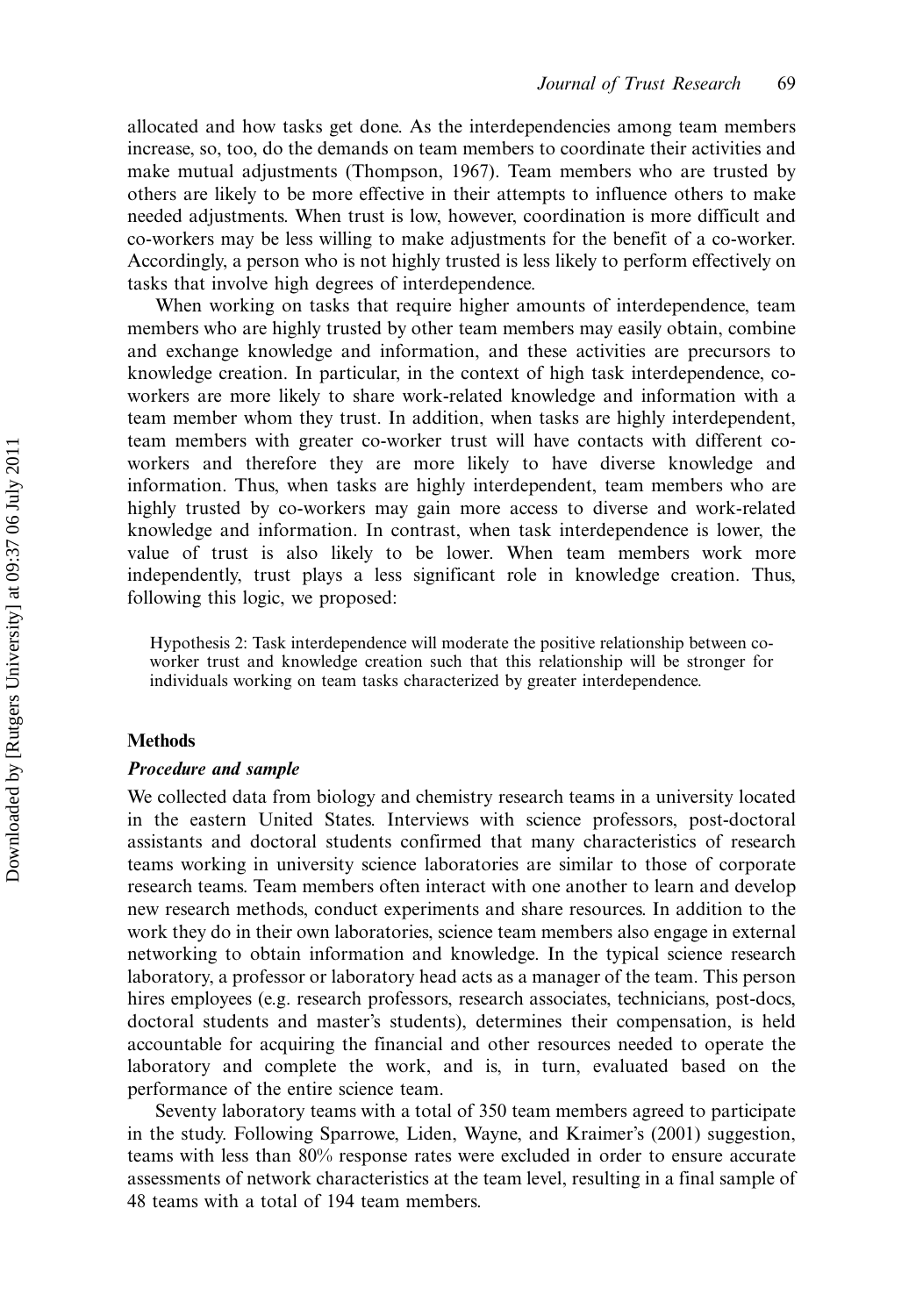#### Measures

#### Co-worker trust

We used a sociometric survey to assess trust networks. We relied on the science research laboratory heads to define the team by providing a roster of team member names. This roster of names was presented to the team members during data collection to define the boundary of the team. To ensure the anonymity of study participants, we asked respondents to use the roster to fill in the first and last name initials of team members and use these initials as referents when completing the sociometric survey. For each co-worker, respondents provided ratings of their feelings of trust using a four-point Likert-type response scale ranging from 1 (to a great extent) to 4 (not at all). Following Burt (1992) and Sparrowe et al. (2001), trust ratings indicated: 'How much do you trust each person?' We first recoded the reversely coded scale from 1 (not at all) to 4 (to a great extent). Using these ratings, we calculated in-degree trust network centrality (Brass, 1995; Lau & Liden, 2008) to measure co-worker trust. In-degree centrality is typically defined as the number of incoming links from other people when the trusting relationship is measured a dichotomous value (1 = the existence of trusting relationship,  $0 =$  no trusting relationship) (Brass, 1995). However, we used a four-level scale, which can capture the trusting relationships more accurately. Following Lau and Liden (2008), we calculated in-degree centrality as the average degree of trust that teammates reported for the focal employee.

#### Knowledge creation

To assess knowledge creation, we calculated each team member's publication impact using publication lists that they provided. Following McFadyen and Cannella (2004) and Stephan and Levin (1991), we obtained the Institute of Scientific Information's (ISI) impact factor scores for all publications. ISI scores adjust for the frequency of publication issues, the volume of journals, and the history of journals. To create an impact score for each individual, we calculated a weighted impact score. For example, a team member with two publications in Journal A with an impact score of 4 and one in Journal B with an impact score of 1 would be assigned a weighted impact score of  $[(2 \times 4)+(1 \times 1)] = 9$ . In comparison to the self-reported creativity measures used in most prior research (e.g. Hirst, van Kippenberg, & Zhou, 2009), the advantage of the measure we used is that it is a more objective indicator of actual knowledge creation.

#### Task interdependence

Thompson (1967) and Van de Ven, Delbecq, and Koenig (1976) proposed a four-level hierarchy of task interdependence: pooled interdependence, sequential interdependence, reciprocal interdependence and team interdependence (or simultaneous, multidirectional workflow). Pooled interdependence is the lowest level of task interdependence; it refers to a task structure where each team member works individually without direct interactions among team members. Sequential interdependence is a task structure where each team member works individually but must perform his or her task after another completes a task; the degree of interdependency required is slightly greater because each person must wait for input from others before performing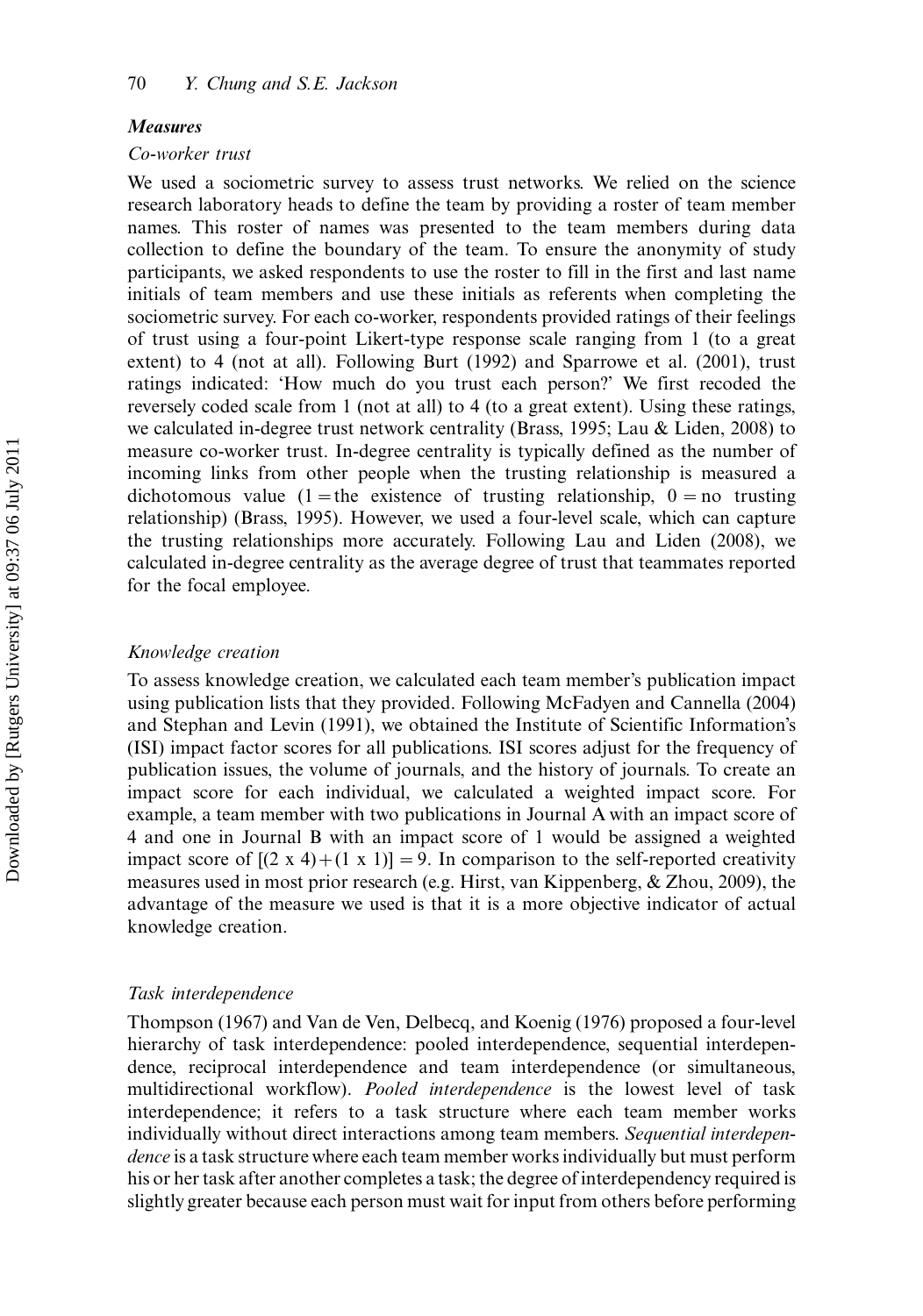his or her own task. Under sequential interdependence, each team member must perform a part of the overall project in a successive order. Reciprocal interdependence is a task structure where team members perform individually, in general, but the tasks nevertheless require some temporarily lagged and two-way interactions (Saavedra et al., 1993). Team interdependence is the highest level of task interdependence; it requires that all team members work together simultaneously and make job-related decisions collectively to complete a project. As Thompson (1967) and Van de Ven et al. (1976) argued, the four types of task interdependence are not different constructs but one construct that varies in degree only. We asked team leaders to indicate the degree of task interdependence required by the team task using schematic diagrams that depicted four forms of workflow, following Van de Ven and Ferry (1980). The original diagrams described the flow of work within business units. To adapt these diagrams for our study, we modified them to refer specifically to the tasks carried out in the teams we studied. As Thompson (1967) suggested, task interdependence was assessed using a Guttman scale  $(1 - \text{'almost none of the work', } 5 - \text{'almost all of the work'}).$  The Appendix illustrates the measure we used to assess task interdependence.

#### Controls

We included several control variables in our analyses, including demographic attributes (sex, age, race), individual human capital (education level and tenure), individual external networks (external network size, external informational network strength, external network diversity) and team size.

To assess demographic attributes, which might be associated with both performance and trust, we obtained self reports of gender  $(0 = \text{male}; 1 = \text{female}),$ race  $(0 =$  non-white;  $1 =$  white), and age.

We also included measures of human capital as controls, because prior research has found that being trusted can be significantly influenced by a trustee's abilities (for a meta-analytic review, see Colquitt et al., 2007), and knowledge creation is also associated with individual abilities (McFadyen & Cannella, 2004). To control for the individual human capital, we included measures of education level  $(0 =$  doctoral degree;  $1 =$  no doctoral degree) and job tenure.

To take into account the influence of external networks on knowledge creation, we controlled for several aspects of individual external networks, including external informational network size, external informational network strength, and external informational network diversity. External informational networks may help team members to acquire various and novel knowledge (Hansen, 2002). Outside connections may provide individuals with a variety of possibilities and alternatives on which to draw when engaging in problem-solving activities and may stimulate the creativity related cognitive processes (Perry-Smith, 2006) involved in creating new knowledge. We used egocentric network data to measure external networks. First, respondents listed the first- and last-name initials of up to eight people in the organisation who they considered to have been valuable contacts for obtaining workrelated information. We did not ask team members to indicate people in their informational network who were not members of the organisation, because lab leaders and members reported during pilot interviews that most team members focused on job-related networks within the organisation (lab leaders, however, frequently had networks that extended beyond the organisation). For each external contact listed, respondents provided ratings to answer the question: 'How close is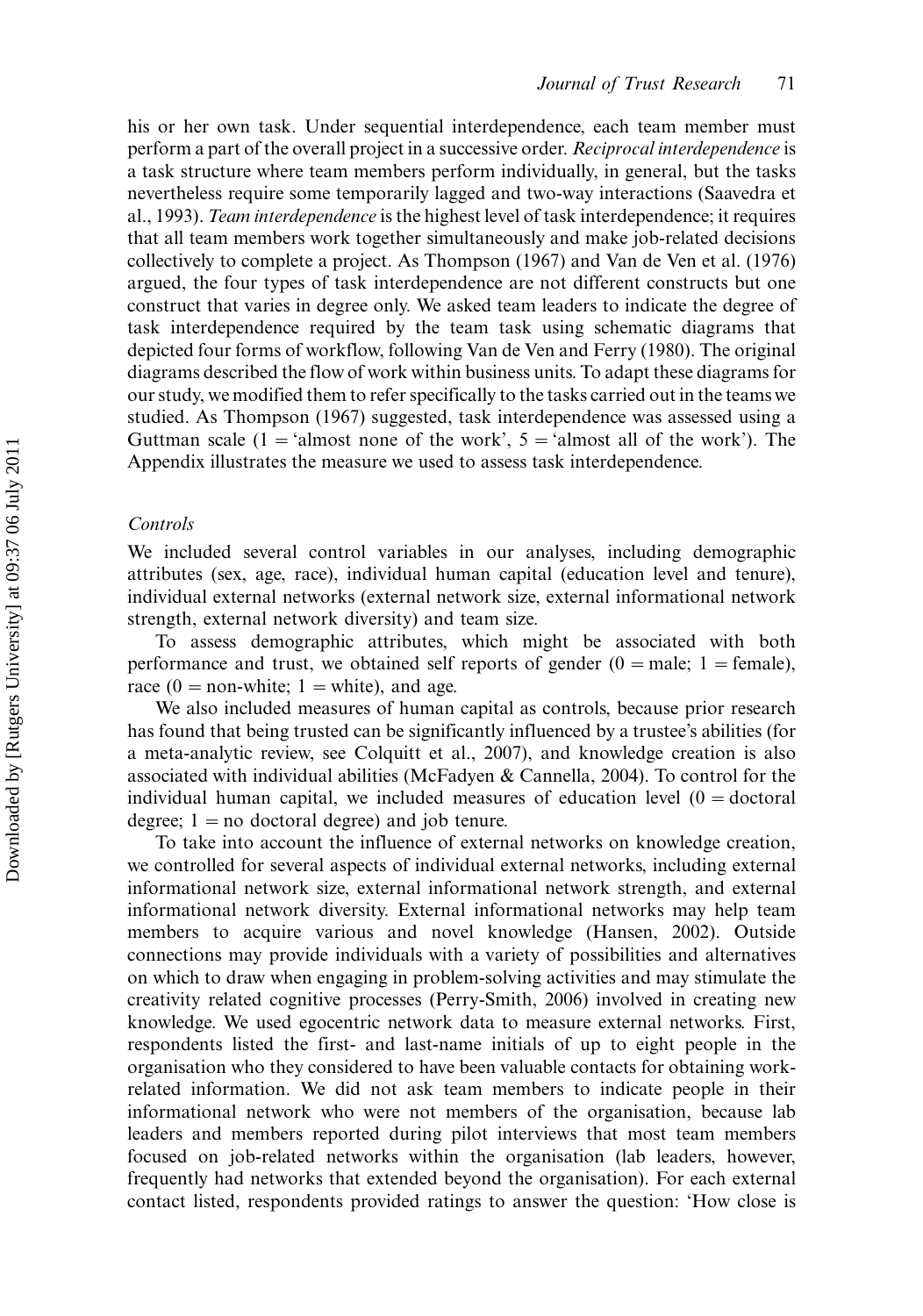your work-related relationship (e.g. collaborating on tasks, exchanging job-related information) with each person?' using a four-point Likert-type response scale ranging from 1 (not at all) to 4 (to a great extent). Limiting the list of possible contacts may not have allowed all members to describe their entire external network, but constraining the number of contacts listed has the benefit of making data collection more feasible (see Morrison, 2002). Only 6% of respondents listed the maximum allowed number of external contacts, suggesting that placing a limit of eight contacts did not substantially restrict variation among respondents. Following Hansen, Podolny, and Pfeffer (2001), external informational network size was measured as the number of external informational network ties that a team member has. External informational network strength was operationalised as the sum of all network external tie ratings divided by the number of external informational relationships reported. External informational network diversity was assessed using Blau's heterogeneity index; it reflects the extent to which people in one's external network worked in different departments.

#### Results

#### Descriptive statistics

Table 1 reports means, standard deviations and bivariate correlations for all the variables in the model. As expected, knowledge creation was positively associated with external informational network size, strength and diversity. In addition, individuals who have a Ph.D. degree and have longer tenure are more likely to create new knowledge. However, the correlation of co-worker trust with knowledge creation was not significant.

#### Tests of hypotheses

We used Hierarchical Linear Modeling (HLM) analyses to test the hypotheses. Table 2 reports the results of the HLM analyses. First, we entered only the dependent variable to test the null model. The null model for creation of new knowledge revealed a significant team-level effect ( $\gamma = 4.93$ ,  $p < 0.01$ ), meaning that there was significant between-team variation in the creation of new knowledge. This finding supports our assumption that some team-level variables are relevant to explaining variance in individual-level knowledge creation, and is a necessary result that enables us to test our cross-level model. Next, we tested for the effects of all control variables on new knowledge creation. Individuals who held a Ph.D. degree, who had worked in the lab for a long time and who had diverse external informational networks were more likely to create new knowledge. The results support our decision to include this indicator of human capital as a control variable.

Model 1 in Table 2 reports the results of the analyses used to test Hypothesis 1, which predicted a positive relationship between co-worker trust and knowledge creation ( $\gamma = 13.37$ ,  $p < 0.05$ ), supporting Hypothesis 1. As expected, researchers who were more strongly trusted by co-workers also created more knowledge, and this effect was significant even after controlling for characteristics of their external networks.

Following Aiken and West (1991), we tested the cross-level moderating effect of task interdependence, predicted by Hypothesis 2, by regressing new knowledge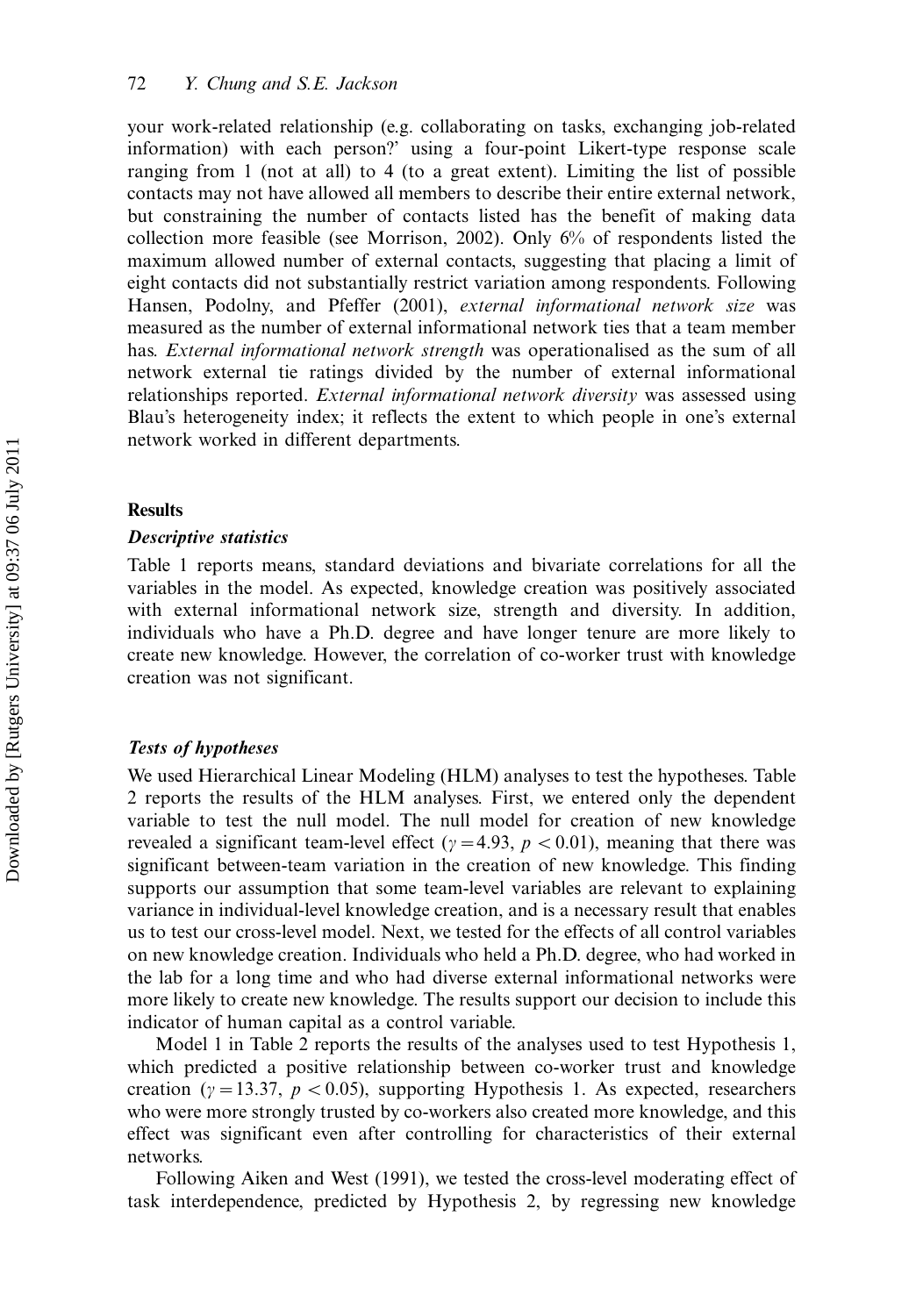| Variables                                | M     | <b>SD</b> |           | 2                   | 3         | 4      | 5         | 6      | 7      | 8        | 9        |
|------------------------------------------|-------|-----------|-----------|---------------------|-----------|--------|-----------|--------|--------|----------|----------|
| Level 1 (individual)                     |       |           |           |                     |           |        |           |        |        |          |          |
| Knowledge creation                       | 4.82  | 8.94      |           |                     |           |        |           |        |        |          |          |
| <b>Sex</b>                               | 0.47  | 0.50      | .09       |                     |           |        |           |        |        |          |          |
| Age                                      | 31.04 | 7.30      | $.29***$  | .03                 |           |        |           |        |        |          |          |
| Race                                     | 0.40  | 0.49      | $-.04$    | $-.06$              | $-.23$    |        |           |        |        |          |          |
| Job tenure                               | 3.19  | 2.90      | $.25***$  | $-.17$ <sup>*</sup> | $.74***$  | $-.06$ |           |        |        |          |          |
| Education level (reverse scored)         | 0.61  | 0.49      | $-.39***$ | $-.04$              | $-.58$ ** | .11    | $-.29***$ |        |        |          |          |
| Co-worker trust                          | 0.13  | 0.10      | .10       | $-.06$              | $-.01$    | $-.05$ | $-.11$    | .05    |        |          |          |
| External informational network size      | 3.37  | 2.31      | $.21***$  | $-.05$              | .09       | .13    | .04       | $-.08$ | $.15*$ |          |          |
| External informational network strength  | 0.40  | 0.20      | $.15*$    | .09                 | $-.07$    | .06    | $-.17$    | $-.01$ | $-.05$ | $.28***$ |          |
| External informational network diversity | 0.37  | 0.37      | $.23***$  | .09                 | $-.10$    | .04    | $-.13$    | $-.13$ | $-.07$ | $.29***$ | $.28***$ |
| Level 2 (team)                           |       |           | 11        |                     |           |        |           |        |        |          |          |
| Team size                                | 4.13  | 1.18      |           |                     |           |        |           |        |        |          |          |
| Task interdependence                     | 1.29  | 0.36      | $-.02$    |                     |           |        |           |        |        |          |          |

Table 1. Descriptive statistics and intercorrelations.

Note:  $N = 194$  (level 1) and 48 (level 2), \*\*  $p < 0.01$ . \*  $p < 0.05$ . †  $p < 0.10$ . Two-tailed.

Journal of Trust Research

Journal of Trust Research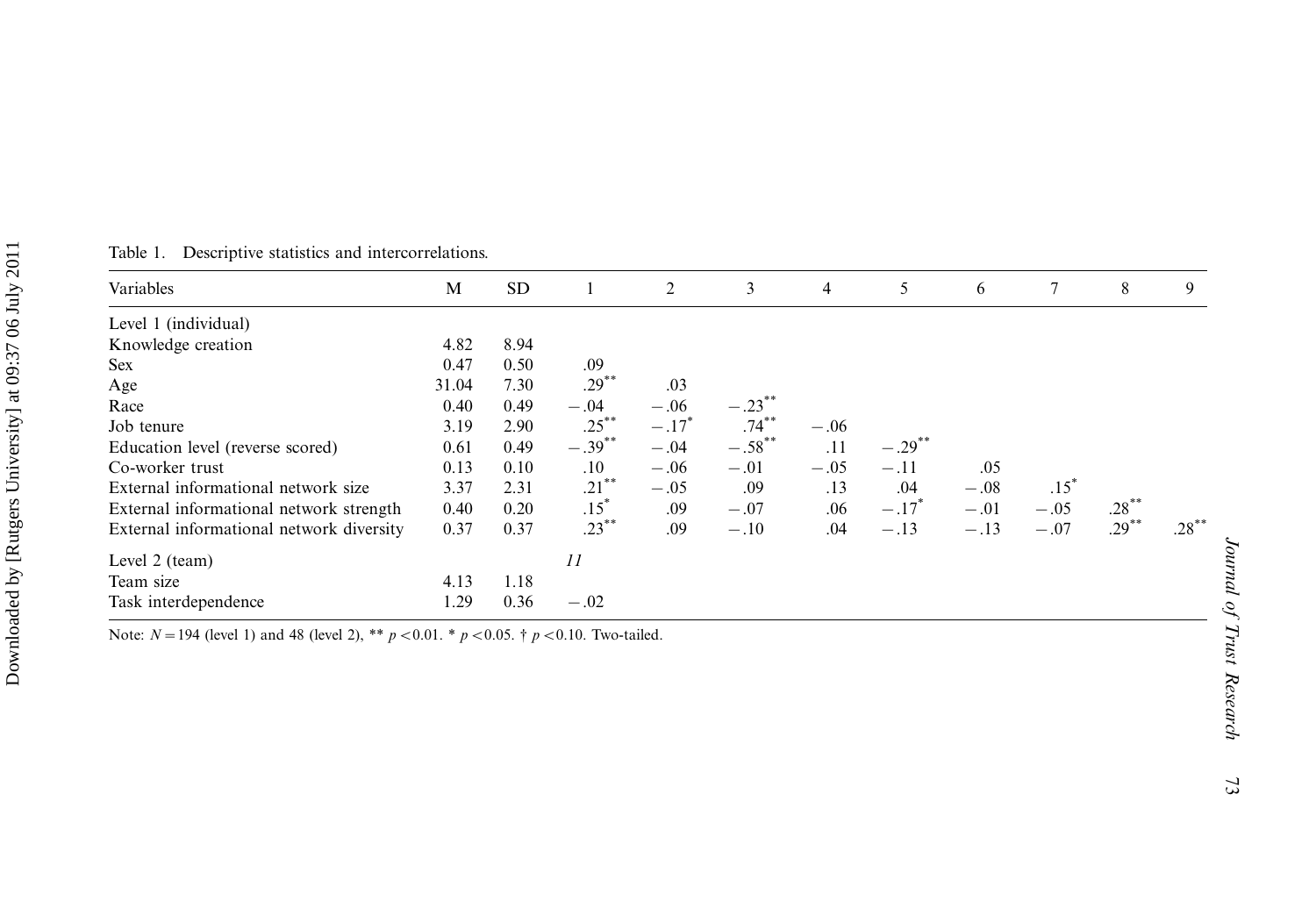| Predictors                                       | Null model Controls |           | Model 1<br>H1 | Model 2       | Model 3<br>H <sub>2</sub> |
|--------------------------------------------------|---------------------|-----------|---------------|---------------|---------------------------|
| Intercept                                        | $4.93**$            | $7.23**$  | $7.09**$      | $6.95**$      | $6.88**$                  |
| Level 1 (individual)                             |                     |           |               |               |                           |
| <b>Sex</b>                                       |                     | 1.83      | $2.19+$       | $2.59*$       | $2.45*$                   |
| Age                                              |                     | $-0.11$   | $-0.14$       | $-0.14$       | $-0.16$                   |
| Race                                             |                     | 0.01      | 0.11          | $-0.24$       | $-0.34$                   |
| Job tenure                                       |                     | $0.85*$   | $0.97**$      | $0.92**$      | $0.93*$                   |
| Education level (reverse scored)                 |                     | $-5.14**$ |               |               | $-5.43** -5.20** -5.06**$ |
| External informational network size              |                     | $0.62*$   | $0.54\dagger$ | $0.50\dagger$ | $0.48**$                  |
| External informational network strength          |                     | 3.91      | 4.66          | 4.48          | $4.43*$                   |
| External informational network diversity         |                     | $3.79*$   | $3.84*$       | $3.83*$       | $3.71**$                  |
| Co-worker trust                                  |                     |           | $13.37*$      | $12.15*$      | 7.73                      |
| Level 2 (team)                                   |                     |           |               |               |                           |
| Team size                                        |                     | $-0.50$   | $-0.21$       | $-0.30$       | $-0.33$                   |
| Task interdependence                             |                     |           |               | $4.26*$       | $4.44**$                  |
| Cross-level interactions                         |                     |           |               |               |                           |
| Co-worker trust $\times$ task interdependence    |                     |           |               |               | $27.56*$                  |
| Model deviance                                   | 1389.52             | 1328.73   | 1316.47       | 1310.29       | 1298.42                   |
| Variance estimates                               |                     |           |               |               |                           |
| Level 1 residual variance $(\sigma^2)$           | 67.28               | 54.47     | 53.38         | 53.36         | 52.90                     |
| Level 2 residual intercept variance $(t_{00})$   | 12.56               | 8.86      | 8.52          | 6.63          | 6.62                      |
| Level 2 residual variance in slope $(t_{11})$    |                     |           |               | 75.37†        | 68.09*                    |
| Pseudo $R^2$                                     |                     |           |               |               |                           |
| $R_{\text{level 1}}^{2 \text{ a}}$               |                     | 0.19      | 0.21          | 0.21          | 0.21                      |
| $R_{\text{level } 2}^2$ for intercept $^{\rm b}$ |                     | 0.29      | 0.32          | 0.47          | 0.47                      |
| $R_{\text{level } 2}^2$ for slope $\degree$      |                     |           |               |               | 0.10                      |

| Table 2. Hierarchical linear modelling analysis on knowledge creation. |  |  |  |
|------------------------------------------------------------------------|--|--|--|
|                                                                        |  |  |  |

Note:  $N = 194$  (level 1) and 48 (level 2), entries corresponding to the predicting variables are estimations of the fixed effects, gammas, with robust standard errors. All continuous variables were grand-mean centred. \*\* p < 0.01. \* p < 0.05.  $\dagger$  p < 0.10. Two-tailed. <sup>a</sup> R level  $\frac{2}{1} = (\sigma^2 \text{ of null model } -\sigma^2 \text{ of current model})/\sigma^2$  of null model.  $\sigma R_{\text{level}}^2 = (\tau_{00} \text{ of null model } - \tau_{00} \text{ of current model})/\tau_{00}$  of null model.  $\sigma R_{\text{level}}^2$  for the slope  $(\tau_{11}$  of Model 2  $-\tau_{11}$  of model 3)/ $\tau_{11}$  of model 2.

creation on co-worker trust times task interdependence, controlling for all other variables. The result indicated that task interdependence significantly affected the relationship between co-worker trust and knowledge creation (Model 3; Figure 2:  $\gamma$  = 27.56,  $p$  < 0.05). As predicted and shown in Figure 2, for tasks requiring greater interdependence, the relationship between co-worker trust and knowledge creation was stronger than for tasks requiring less interdependence.

#### **Discussion**

Knowledge creation is an essential activity for ensuring organisational success in knowledge-intensive industries, and it is a primary goal of research scientists (McFadyen et al., 2009). A large body of research suggests that acquiring relevant resources (e.g., abilities) and establishing the appropriate conditions for knowledge transfer (establishing strong networks) contributes to the creation of new knowledge, which in turn should contribute to an organisation's success in gaining a competitive advantage (Jackson et al., 2006; McFadyen & Cannella, 2004; Nahapiet & Ghoshal,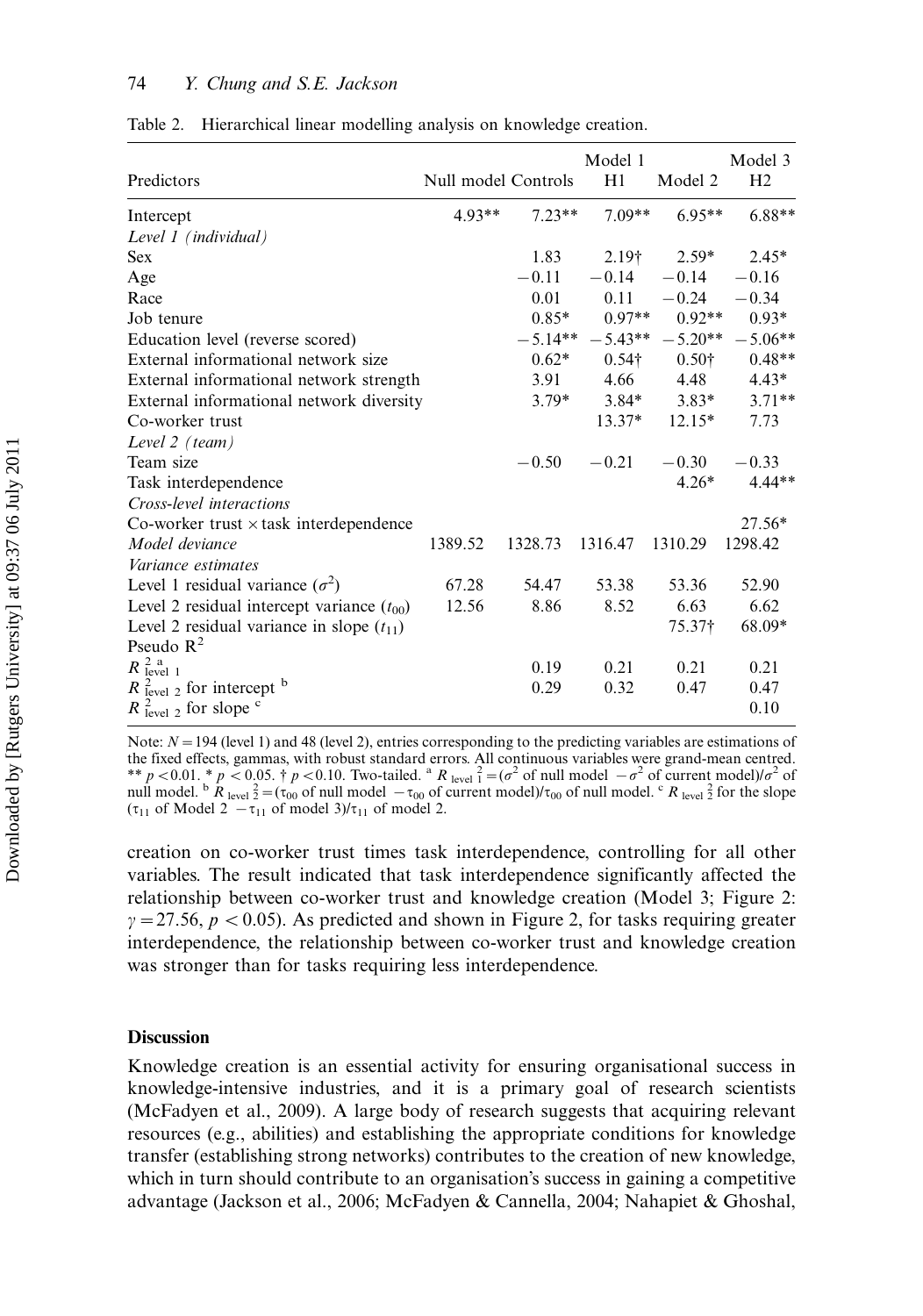

Figure 2. Task interdependence as a moderator of the relationship between co-worker trust and knowledge creation.

1998; Tsai & Ghoshal, 1998). Among the many factors that are likely to influence knowledge creation, trust from co-workers has been identified as among the most important (Coleman, 1988; Nahapiet & Ghoshal, 1998). The results of this study confirmed our prediction that an individual scientist's success in creating new knowledge is enhanced when co-workers trust the scientist. Furthermore, the value of such co-worker trust appears to be greater for scientists working in research labs that require the highest degrees of collaboration - that is, in labs where the work is characterised by high task interdependence.

These results advance our understanding of the role of co-worker trust in new knowledge creation. Previous studies have mainly investigated trust in leaders and there are fewer investigations of trust from co-workers (Ferrin et al., 2006; Lau & Liden, 2008; Sparrowe & Liden, 2005). In addition, there has been relatively little research investigating the consequences for individual knowledge workers of being trusted (for exceptions, McFadyen & Cannella, 2004, 2005). Our results provide support for prior theoretical arguments about the benefits of being trusted, especially for employees working in knowledge-intensive teams.

To understand the conditions under which co-worker trust contributes to knowledge creation, we examined the moderating roles of a core contextual factor: task interdependence. Although task interdependence has long been recognised as a critical contextual factor that may affect how interpersonal relations influence performance (Gladstein, 1984), we found no prior studies examining the moderating role of task interdependence on the relationship between co-worker trust and knowledge creation. Our results revealed a stronger positive relationship between coworker trust and knowledge creation for research scientists working on tasks that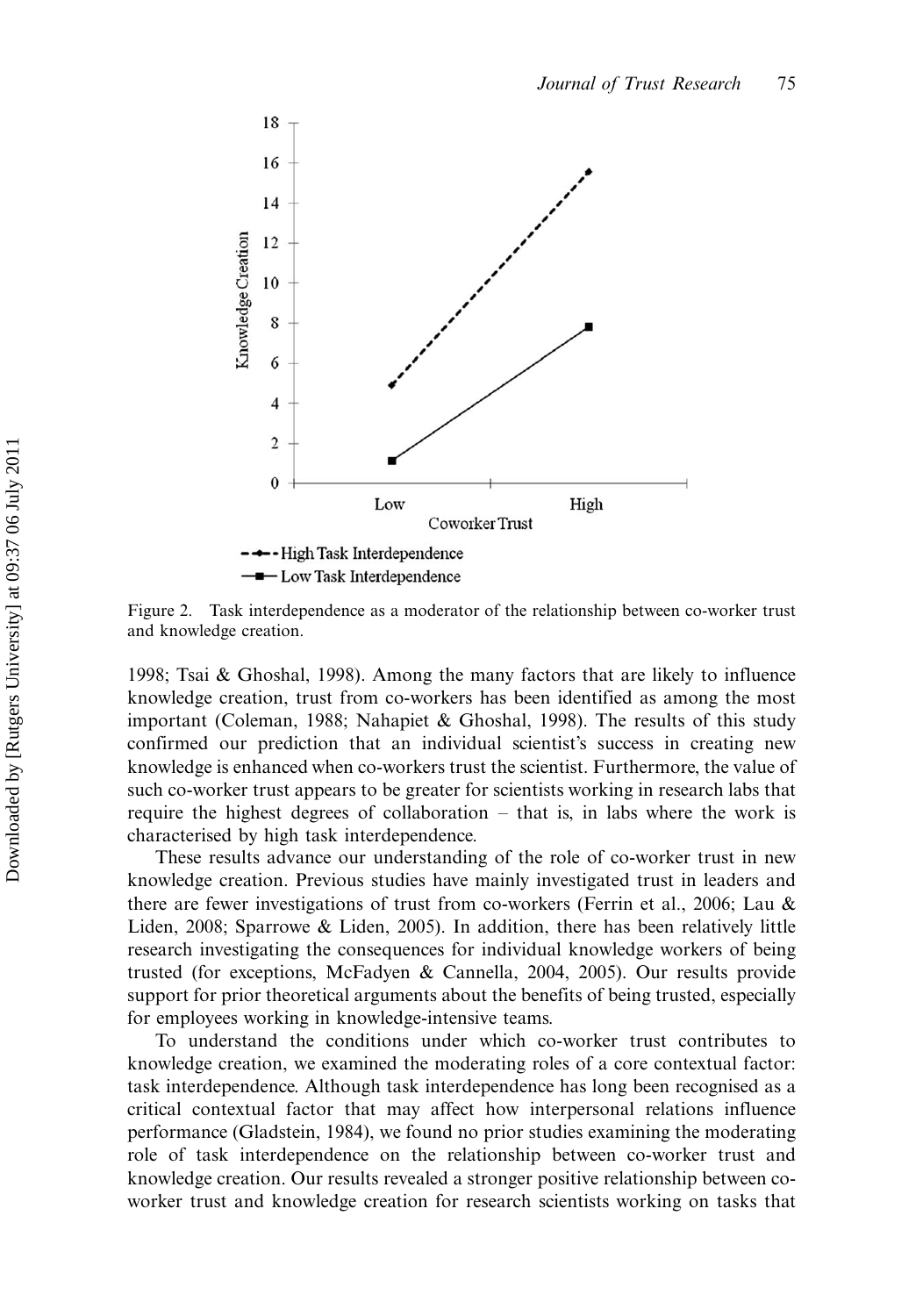involved high levels of interdependence, compared to those working on similar tasks that involved less interdependence. For knowledge-intensive tasks such as those that are at the heart of scientific research, trusting relationships between team members were expected to ease the flow of information. In the context of high task interdependence, team members who are trusted by co-workers may have greater access to information. Also, they may be able more readily to use available information and knowledge to create new knowledge through more effective collaborations with others. To date, the potential role of the task context has been largely ignored in the theoretical and empirical literature on trust and knowledge creation. Our results indicate that the value of trust may depend partly on the nature of work performed by knowledge workers. Even among employees working on somewhat similar tasks, the performance benefits of being trusted by co-workers apparently increases to the extent that the work requires greater degrees of interdependence.

The multi-level structure of our data set and the application of HLM analysis techniques allowed us to test rigorously the relationship between co-worker trust and individual knowledge creation across a variety of team contexts. Although the importance of cross-level phenomena has been recognised by other scholars, prior research on trust has been limited by reliance on studies that focus on a single level of analysis (Schoorman et al., 2007). By studying individuals embedded within research teams, grounding our data collection and analysis in network analysis techniques, assessing characteristics of the work task, and controlling for several additional individual- and team-level factors, we were better able to capture the multilevel complexities of knowledge work.

Our results also contribute to the growing literature on the role of external informational networks as factors that contribute to new knowledge creation. Although our study was designed to focus on trust from co-workers within one's work team, we included some measures of the external networks of the research scientists who participated. Our results indicate that external informational network size and diversity contributed to individual knowledge creation. The result provides additional evidence of the importance of external boundary spanning as a role that contributes to new knowledge creation (Gladstein, 1984; Joshi, Pandey, & Han, 2009).

#### Limitations and future research

Although this is one of the first empirical studies to shed light on the relationship between co-worker trust and new knowledge creation, it has some limitations that must be acknowledged. One limitation concerns the question of causality. We argued that co-worker trust shapes knowledge creation, but it is likely that the relationship between co-worker trust and knowledge creation is reciprocal. Team members who are trusted by co-workers may tend to create more new knowledge. At the same time, however, it is possible that highly productive team members are more likely to be attractive to and trusted by their co-workers. Co-workers may assume that highly productive co-workers possess superior ability and are also more trustworthy (Colquitt et al., 2007; Mayer et al., 1995). To minimise the causal ambiguity that is inherent in our methods, we controlled for human capital variables (education level and tenure) that were likely to be associated with prior knowledge creation. In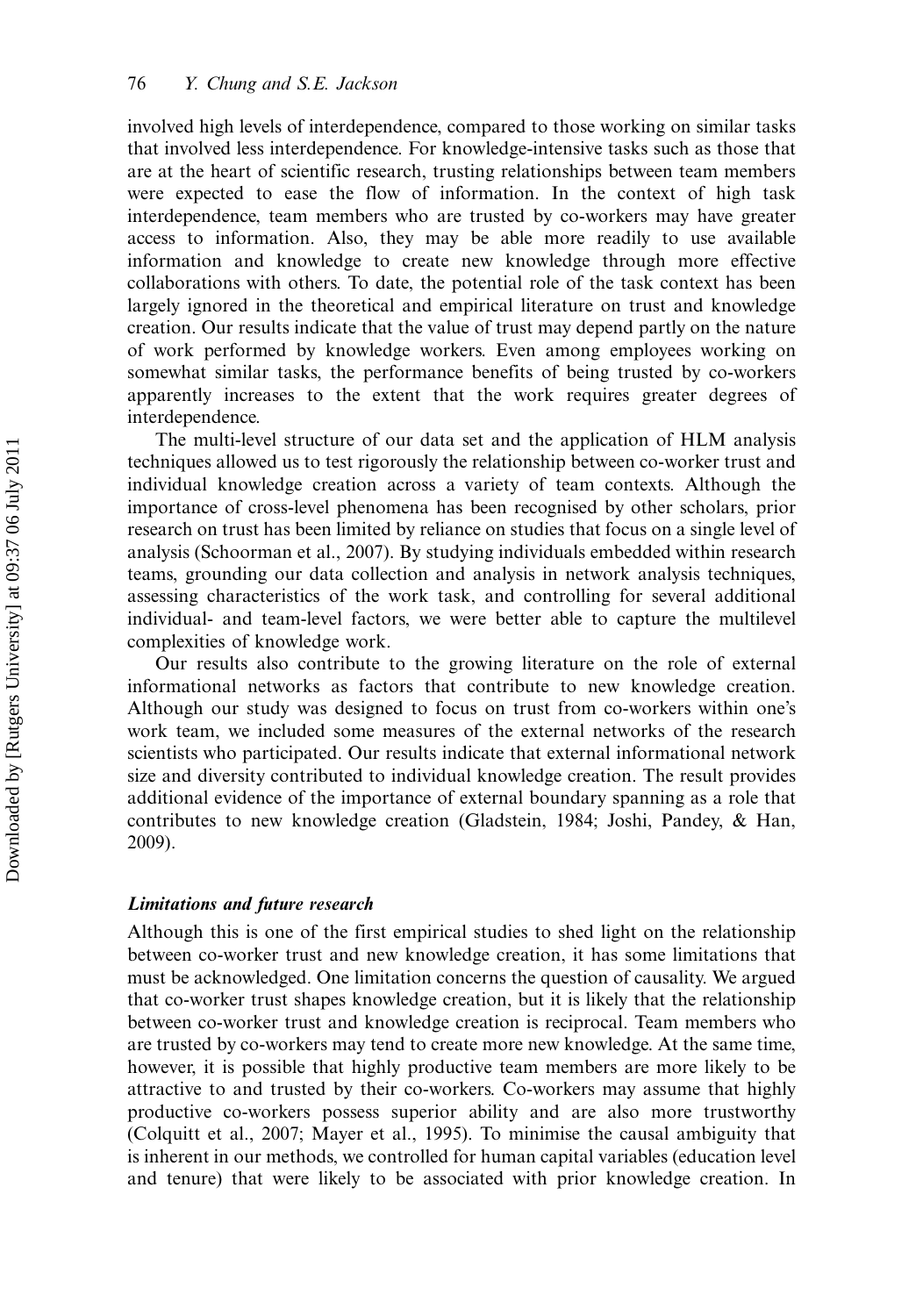addition, we excluded respondents who joined the team less than six months prior to data collection, in order to reduce the possible influence of knowledge creation that had occurred before a person joined the work team and before co-workers had time to develop authentic co-worker trust. Nevertheless, the design of our study yielded essentially cross-sectional data and we are not able to draw strong conclusions about causality. In order to address this issue, research that examines changes in co-worker trust and new knowledge creation over time would be useful.

Another limitation is that we used a single item measure to capture the degree of trust from each co-worker in the work team, as others have done (e.g., Lau  $\&$ Liden, 2008; Sparrowe & Liden, 2005). By assessing trust from each member of the team, we are confident that our measure of co-worker trust was reliable. However, the measure we used did not permit us to assess the multidimensionality of trust. Trust of different types  $-$  such as cognitive-based or instrumental trust and affectbased or emotional trust (see for a review, Chua, Ingram,  $\&$  Morris, 2008) – may have different consequences for knowledge-based activities. Future research that examines the multiple dimensions of trusting relationships and behaviours is needed to enhance further understanding of co-worker trust (Gillespie, 2003) and may provide additional insights about how co-worker trust contributes to knowledge creation.

Another limitation is associated with the theoretical definition of trust. Following Mayer et al. (1995) and Rousseau et al. (1998), we defined trust as a trustor's willingness to be vulnerable to a trustee. According to this definition, trust is an attitude that eventually influences risk-taking behaviours or trusting behaviours (Mayer et al., 1995). However, in order for a trustor's trusting attitude to influence trusting behaviours, the trustor must also make a decision to engage in trusting behaviour (Currall & Judge, 1995). Future research that examines both trust as an attitude and trust as a decision to engage in trusting behaviour may yield additional insights concerning these relationships.<sup>1</sup>

Another possible concern is that the relationship between co-worker trust and knowledge creation might be curvilinear. McFadyen and Cannella (2004) and Molina-Morales and Martinez-Fernandez (2009) found that strength of social network ties had an inverted U-shape relationship with knowledge creation/ innovation. They argued that in overly strong networks, the bonds between people can be debilitating because they constrain the breadth of views expressed by team members and thereby hamper knowledge creation activities. To check for this possibility, we tested for curvilinear relationships, but we found no significant effects. Thus, this possible concern is not problematic.

As in all research, measurement quality is another possible limitation. One could question whether our measure of knowledge creation reflects individual-level performance, rather than the performance of the entire team. Our interviews with lab leaders and team members clearly indicated that not all team members were involved in every project published by members of a team; team members typically earned authorship only if they directly and significantly contributed to a project. The majority of scientists in our sample did not share co-authorship on the publications used to measure knowledge creation in this study.

Finally, we note that we measured co-worker trust from team members only, and did not assess trust from other colleagues outside the team. We did, however, control for several external network characteristics, including the size, strength and diversity of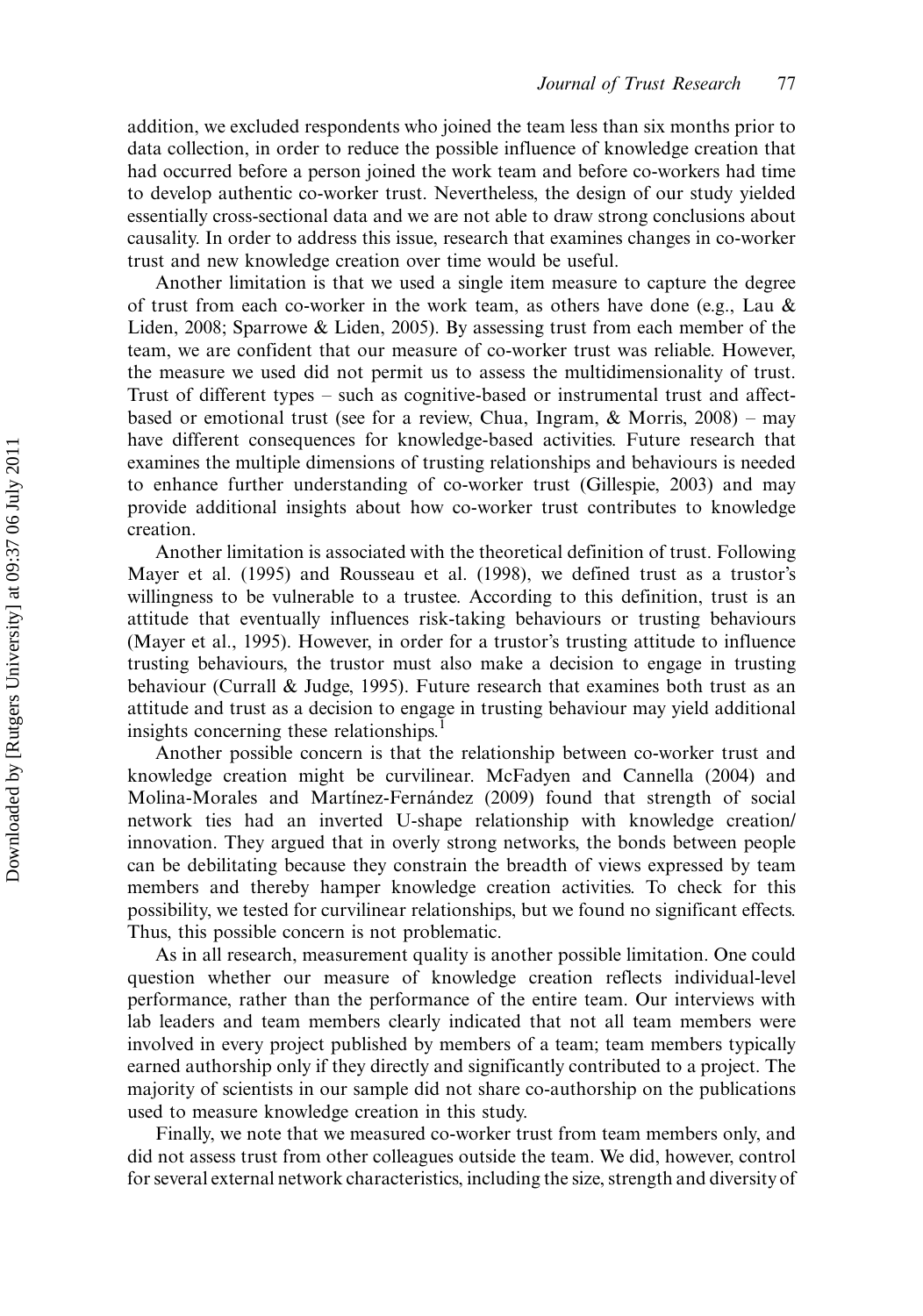the target person's external informational network. As Table 2 reveals, consistent with prior research on boundary spanning and external networks (e.g., see Joshi et al., 2009), external informational network size and diversity were associated with knowledge creation. Additional research is needed to determine whether the effects we observed for co-worker trust also apply when examining trust from colleagues outside one's immediate work team.

#### Practical implications

Our results suggest that organisations can improve performance on knowledge creation tasks by supporting the development of strong interpersonal trust among teammates. Specifically, we found that team members who are more trusted by coworkers are more likely to produce new knowledge. This relationship was stronger for individuals working on tasks that involved high degrees of task interdependence. A practical implication of this result is that organisations should adopt management practices that are likely to enhance trust between co-workers in knowledge-based environments, especially when the work requires high degrees of interdependence. By providing socialisation practices and creating a cooperative climate, organisations can provide opportunities for employees to get to know one another and build trust. In addition, organisational efforts such as employment stability, decentralised work structures and employee involvement programmes may enhance interpersonal trust by establishing a cooperative and collaborative organisational climate that supports the development of stable, long-term relationships within an organisation (Leana & Van Buren III, 1999).

Another way to increase co-worker trust within the organisation is through appropriate recruitment and selection practices. A recent meta-analysis found that ability, integrity, and benevolence are strong and proximal predictors to being trusted by co-workers (Colquitt et al., 2007). Accordingly, organisations may find it is effective to implement recruitment and selection procedures to ensure that they hire employees with these attributes. Training programmes that emphasise the importance of benevolence and integrity among teammates may also be effective (Colquitt et al., 2007).

Our results suggest that investing in the development of trust networks may prove to be particularly beneficial for teams working on tasks that require intensive collaboration and mutual interdependencies. Investing in the development of strong trust networks may be a misuse of valuable resources under some conditions. Specifically, even for teams working on knowledge-intensive tasks, the value of trust in contributing to performance may be relatively low if team members can accomplish their work without intensive collaboration. Thus, in addition to efforts aimed directly at building trust among team members, organisations may find it useful to provide training to leaders as a way to increase their awareness of the importance of co-worker trust among knowledge workers. Recognising and rewarding team leaders who successfully create conditions that allow trust to flourish may be one useful approach.

#### Note

1. We thank the Action Editor, Peter Ping Li, for suggesting the value of differentiating trust as an attitude from trust as a decision.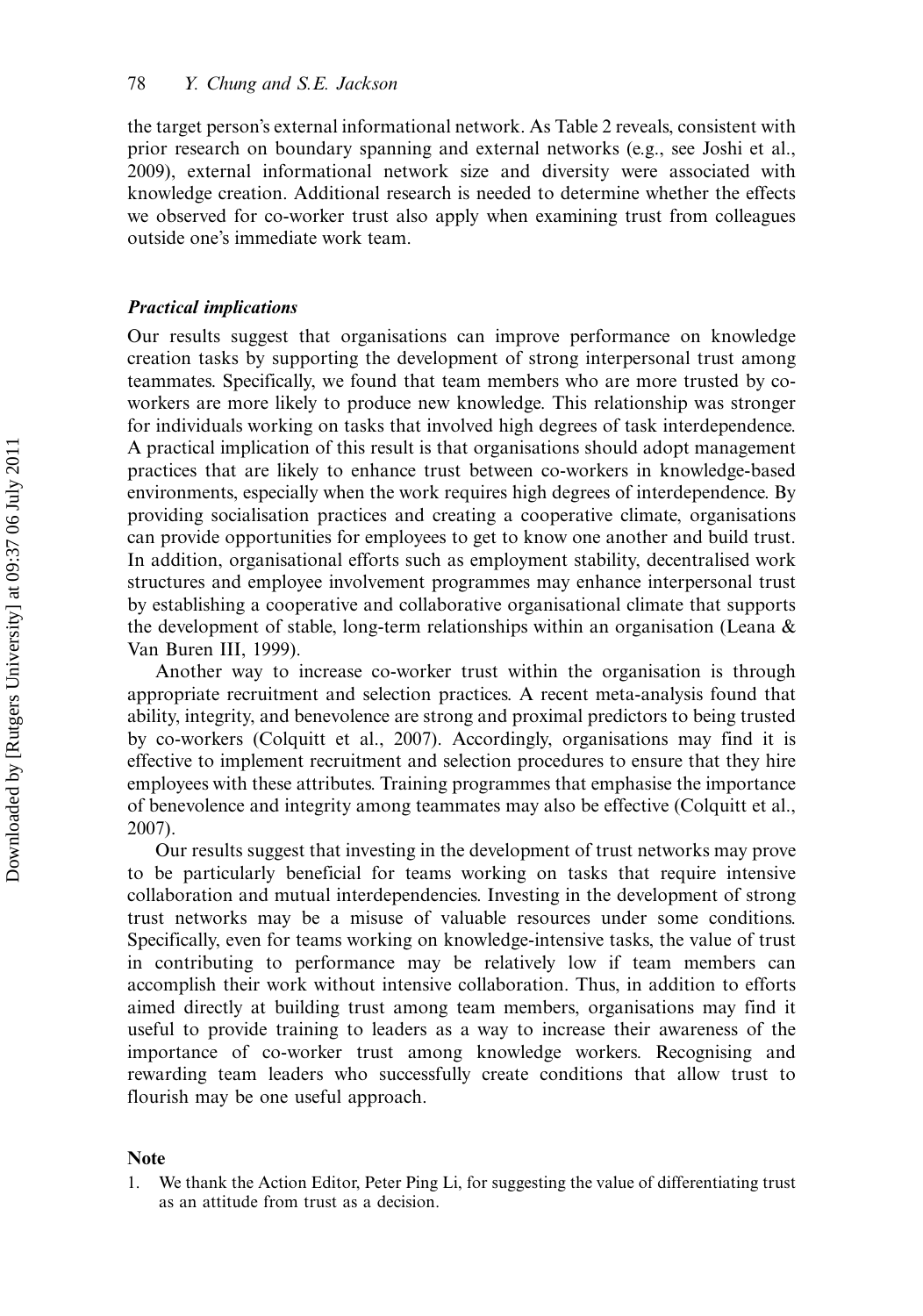#### Notes on contributors

Yunhyung Chung, Ph.D., is Assistant Professor of Management and Human Resources at the College of Business and Economics, University of Idaho. She received her Ph.D. from Rutgers University. Her research focuses on diversity, social network, teams, training and development, and strategic human resource management. She has published articles in Journal of Management, Journal of Management Education, and Research in Personnel and Human Resource Management. Email: yunchung@uidaho.edu

Susan E. Jackson, Ph.D., is Distinguished Professor of Human Resource Management at the School of Management and Labor Relations, Rutgers University, USA. Dr Jackson currently serves as President of the Academy of Management  $-$  a global organisation of 19,000 management scholars. She is founder of www.greenhrm.org, which provides online resources for scholars and practitioners, and she is the author/editor of several books, including, Managing human resources, 10th edition, (with Randall S. Schuler and Steve Werner), Managing knowledge for sustainable competitive advantage (with Michael Hitt and Angelo DeNisi), Managing human resources in cross-border alliances (with Randall Schuler and Yadong Luo), and *Diversity in work teams*. She is currently preparing a new book titled Managing human resources for environmental sustainability, to be published by Jossey-Bass/ Pfeiffer/Wiley. Email: sjackson@smlr.rutgers.edu

#### **References**

- Abrams, L.C., Cross, R., Lesser, E., & Levin, D.Z. (2003). Nurturing interpersonal trust in knowledge-sharing networks. Academy of Management Executive, 17, pp. 64–77.
- Aiken, L.S., & West, S.G. (1991). Multiple regression: Testing and interpreting interactions. Newbury Park, CA: Sage.
- Blau, P.M. (1964). Exchange and power in social life. New Brunswick, NJ: Transaction.
- Brass, D.J. (1995). A social network perspective on human resources management. In G.R. Ferris (Ed.), Research in personnel and human resources management (Vol. 13, pp. 39–79). Greenwich, CT: JAI Press.
- Brown, T.M., & Miller, C.E. (2000). Communication networks in task-performance groups: Effects of task complexity, time pressure, and interpersonal dominance. Small Group *Research*, 31, pp.  $131-157$ .
- Burt, R.S. (1992). Structural holes. Cambridge, MA: Harvard University Press.
- Campion, M.A., Papper, E.M., & Medsker, G.J. (1996). Relations between work team characteristics and effectiveness: A replication and extension. Personnel Psychology, 49, pp. 429452.
- Chua, Roy Y.J., Ingram, P., & Morris, M. (2008). From the head and the heart: Locating cognition- and affect-based trust in managers' professional networks. Academy of Management Journal,  $51$ , pp. 436–452.
- Coleman, J.C. (1988). Social capital in the creation of human capital. American Journal of Sociology, 94, pp.  $95-120$ .
- Colquitt, J.A., Scott, B.A., & LePine, J.A. (2007). Trust, trustworthiness, and trust propensity: A meta-analytic test of their unique relationships with risk taking and job performance. Journal of Applied Psychology, 92, pp. 909-927.
- Currall, S.C., & Judge, T.A. (1995). Measuring trust between organizational boundary role persons. Organizational Behavior and Human Decision Processes, 64, pp. 151-170.
- De Jong, S.B., Van der Vegt, G.S., & Molleman, E. (2007). The relationships among asymmetry in task dependence, perceived helping behavior, and trust. Journal of Applied *Psychology*, 92, pp. 1625–1637.
- DeNisi, A.S., Hitt, M.A., & Jackson, S.E. (2003). Knowledge, human capital, and competitive advantage. In S.E. Jackson, M.A. Hitt, & A.S. DeNisi (Eds.), Managing knowledge for sustained competitive advantage: Designing strategies for effective human resource management (pp. 3-36). SIOP Frontiers Series. San Francisco, CA: Jossey Bass.
- Dirks, K.T., & Ferrin, D.L. (2001). The role of trust in organizational settings. *Organization* Science, 12, pp. 450-467.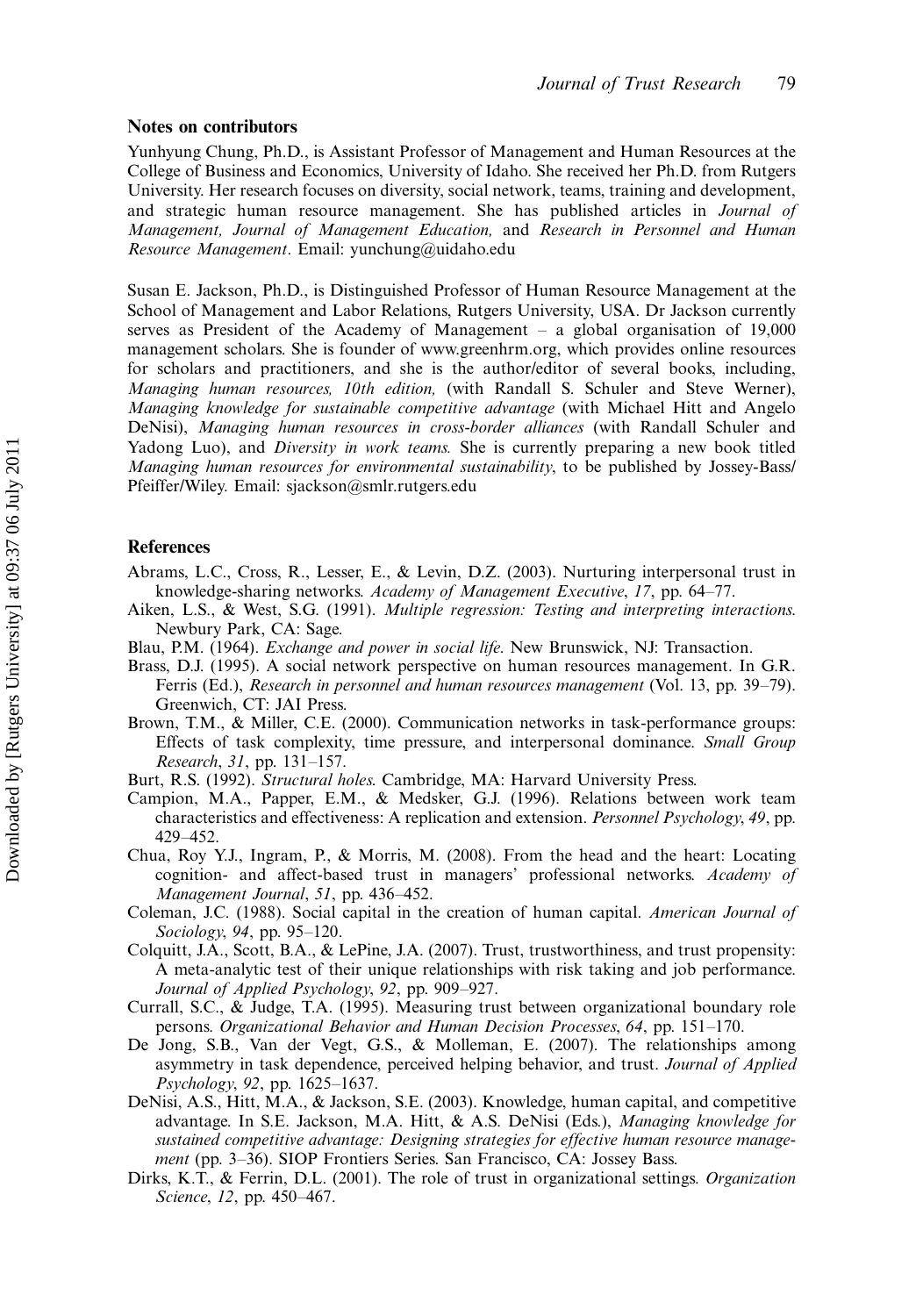- Druskat, V.U., & Kayes, D.C. (1999). The antecedents of team competence: Toward a finegrained model of self-managing team effectiveness. In M.A. Neale & E.A. Mannix (Series Eds.) and R. Wageman (Vol. Ed.), Research on managing groups and teams: Context (Vol. 2, pp. 201-231). Stanford, CT: JAI Press.
- Felin, T., & Hesterly, W.S. (2007). The knowledge-based view, nested heterogeneity, and new value creation: Philosophical considerations on the locus of knowledge. Academy of Management Review, 32, pp. 195-218.
- Ferrin, D.L., Dirks, K.T., & Shah, P.P. (2006). Direct and indirect effects of third party relationships on interpersonal trust. Journal of Applied Psychology, 91, pp. 870–833.
- Gillespie, N. (2003). Measuring trust in work relationships: The behavioural trust inventory. Paper presented at the annual meeting of the Academy of Management, Seattle, WA.
- Gladstein, D.L. (1984). Groups in context: A model of task group effectiveness. Administrative Science Quarterly, 29, pp. 499-517.
- Grant, R.M. (1996). Toward a knowledge-based theory of the firm. Strategic Management Journal, 17, pp. 109-122.
- Hansen, M. (2002). Knowledge networks: Explaining effective knowledge sharing in multiunit companies. Organization Science, 13, pp. 232-248.
- Hansen, M., Podolny, J.M., & Pfeffer, J. (2001). So many ties, so little time: A task contingency perspective on the value of social capital in organisations. In S. Bacharach, S.M. Gabbay, & R. Th. A.J. Leenders (Eds.), Research in the sociology of organizations (Vol. 19, pp. 21 57). London: Jai Press.
- Hirst, G., van Kippenberg, D., & Zhou, J. (2009). A cross-level perspective on employee creativity: Goal orientation, team learning behavior, and individual creativity. Academy of Management Journal, 52, pp. 280-293.
- Hülsheger, U.R., Anderson, N., & Salgado, J.F. (2008). Team-level predictors of innovation at work: A comprehensive meta-analysis spanning three decades of research. Journal of Applied psychology, 94, pp. 1128-1145.
- Jackson, S.E., Chuang, J., Harden, E., & Jiang, Y. (2006). Toward developing human resource management systems for knowledge-intensive teamwork. In J. Martocchio (Ed.), Research in personnel and human resource management (Vol. 25, pp.  $27-70$ ). Oxford: Elsevier.
- Jones, G.R., & George, J.M. (1998). The experience and evolution of trust: Implications for cooperation and teamwork. Journal of Management Review, 23, pp. 531-546.
- Joshi, A., Pandey, N., & Han, G. (2009). Bracketing team boundary spanning: An examination of task-based, team-level, and contextual antecedents. Journal of Organizational Behavior, 30, pp.  $731-759$ .
- Lau, D.C., & Liden, R.D. (2008). Antecedents of coworker trust: Leaders' blessings. Journal of Applied Psychology, 93, pp.  $1130-1138$ .
- Leana, C.R., & Van Buren III, H.J. (1999). Organizational social capital and employment practices. The Academy of Management Review, 24, pp. 538-555.
- Lui, S.S. (2009). The roles of competence trust, formal contract, and time horizon in interorganizational learning. *Organization Studies*, 30, pp. 333–353.
- Matzler, M., & Renzl, B. (2006). The relationship between interpersonal trust, employee satisfaction, and employee loyalty. Total Quality Management, 17, pp. 1261-1271.
- Mayer, R.C., Davis, J.H., & Schoorman, F.D. (1995). An integrative model of organizational trust. Academy of Management Review, 20, pp. 709-734.
- McFadyen, M.A., & Cannella, A.A. (2004). Social capital and knowledge creation: Diminishing returns to the number and strength of exchange relationships. Academy of Management Journal, 47, pp. 735-746.
- McFadyen, M.A., & Cannella, A.A. (2005). Knowledge creation and the location of university research scientists' interpersonal exchange relations: Within and beyond the university. Strategic Organization, 3, pp. 131-155.
- McFadyen, M.A., Semadeni, M., & Cannella, A.A. (2009). Value of strong ties to disconnected others: Examining knowledge creation in biomedicine. Organization Science, 20, pp. 552-564.
- Miller, D.J., Fern, M.J., & Cardinal, L.B. (2007). The use of knowledge for technological innovation within diversified firms. Academy of Management Journal, 50, pp. 307-326.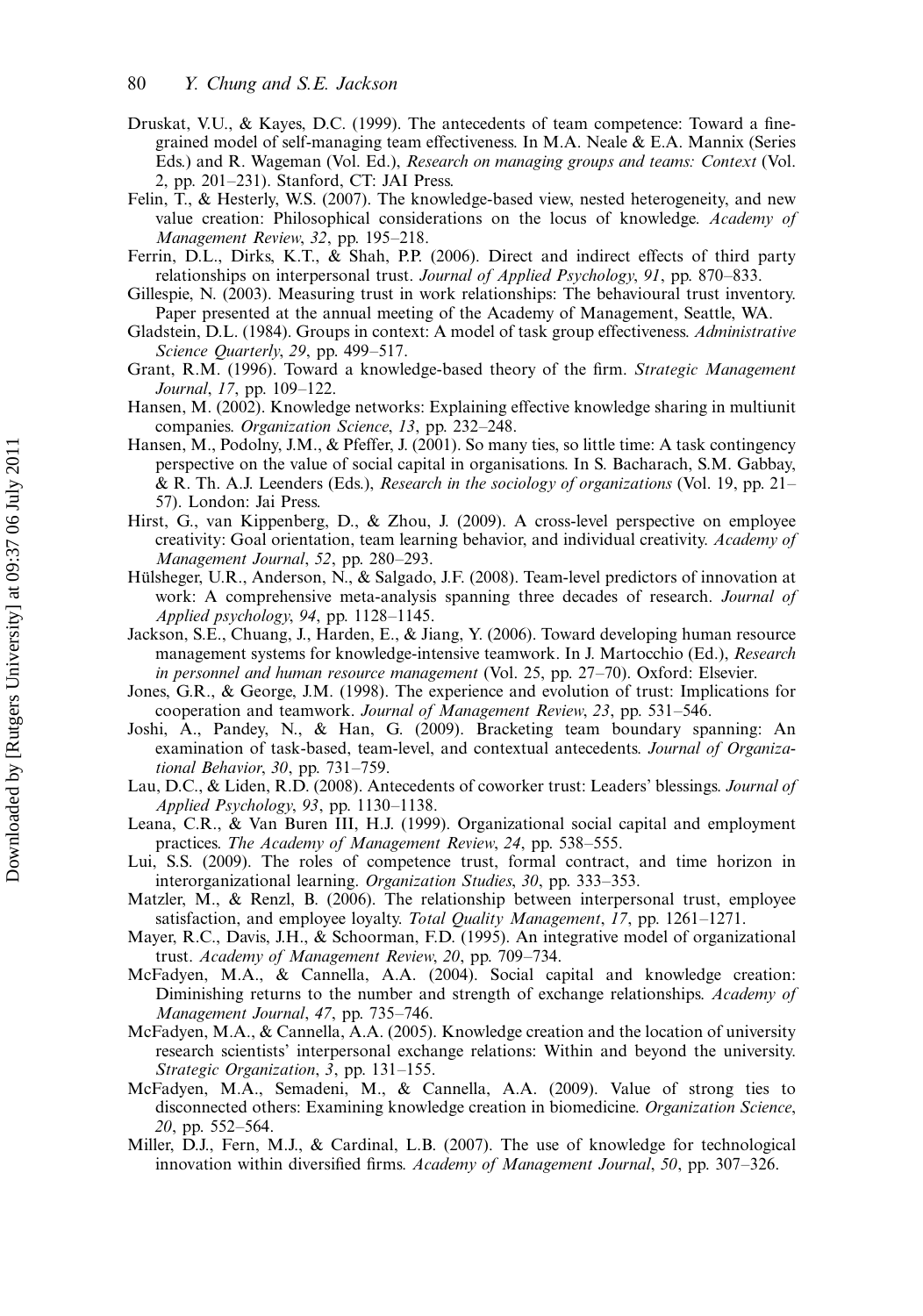- Molina-Morales, F.X., & Martínez-Fernández, M.T. (2009). Too much love in the neighbourhood can hurt: How an excess of intensity and trust in relationships may produce negative effects on firms. Strategic Management Journal,  $30$ , pp. 1013-1023.
- Mooradian, T., Renzl, B., & Matzler, K. (2006). Who trusts?: Personality, trust, and knowledge sharing. Management Learning, 37, pp. 523-540.
- Morrison, E.W. (2002). Newcomers' relationships: The role of social networks during socialization. Academy of Management Journal, 45, pp. 1149-1160.
- Nahapiet, J., & Ghoshal, S. (1998). Social capital, intellectual capital, and the organizational advantage. Academy of Management Review, 23, pp. 242-266.
- Nonaka, I. (1994). A dynamic theory of organizational knowledge creation. Organization Science, 5, pp. 14–37.
- Perry-Smith, J.E. (2006). Social yet creative: The role of social capital relationships in facilitating creativity. Academy of Management Journal, 49, pp. 85–101.
- Rotter, J.B. (1967). A new scale for the measurement of interpersonal trust. Journal of Personality,  $35$ , pp.  $651-665$ .
- Rousseau, D.M., Sitkin, S.B., Burt, R., & Camerer, C. (1998). Not so different after all: A cross-disciplinary view of trust. Academy of Management Review, 23, pp. 1-12.
- Saavedra, R., Earley, P.C., & Van Dyne, L. (1993). Complex interdependence in taskperforming groups. Journal of Applied Psychology, 78, pp.  $61-72$ .
- Schulze, A., & Hoegl, M. (2006). Knowledge creation in new product development projects. Journal of Management,  $32$ , pp.  $210-236$ .
- Sheppard, B.H., & Sherman, D.M. (1998). The grammars of trust: A model and general implications. Academy of Management Review, 23, pp. 422-437.
- Shoorman, F.D., Mayer, R.C., & Davis, J.H. (2007). An integrative model of organizational trust: Past, present, and future. Academy of Management Review, 32, pp. 344-354.
- Sparrowe, R.T., & Liden, R.C. (2005). Two routes to influence: Integrating leader-member exchange and social network perspectives. Administrative Science Quarterly, 50, pp. 505– 535.
- Sparrowe, R.T., Liden, R.C., Wayne, S.J., & Kraimer, M.L. (2001). Social networks and the performance of individuals and groups. Academy of Management Journal, 44, pp. 316–325.
- Staples, D.S., & Webster, J. (2008). Exploring the effect of trust, task interdependence and virtualness on knowledge sharing in teams. Information Systems Journal, 18, pp. 617–640.
- Stephan, P.E., & Levin, S.G. (1991). Inequality in scientific performance: Adjustment for attribution and journal impact. Social Studies of Science, 21, pp. 351-368.
- Thompson, J.D. (1967). Organizations in action. Social science bases of administrative theory. New York: McGraw Hill Book Company.
- Tolstoy, D. (2009). Knowledge combination and knowledge creation in a foreign-market network. Journal of Small Business Management, 47, pp. 202–220.
- Tsai, W., & Ghoshal, S. (1998). Social capital and value creation: The role of intrafirm networks. Academy of Management Journal, 41, pp. 464-476.
- Van de Ven, A.H., Delbecq, A.L., & Koenig, K., Jr (1976). Determinants of coordination modes within organizations. American Sociological Review, 41, pp. 322-338.). .
- Van de Ven, A.H., & Ferry, D.L. (1980). Measuring and assessing organizations. New York: Wiley.
- Yli-Renko, H., Autio, E., & Sapienza, H.J. (2001). Social capital, knowledge acquisitions, and knowledge exploitation in young technology-based firms. Strategic Management Journal, 22, pp. 587–613.

#### Appendix A: Measure of task interdependence used in this study

Team leaders described the amount of task interdependence required for the team task by answering four questions using a Guttman scale. For each diagram, leaders responded to the question, How much work normally flows among your lab members in this manner? Responses were made using the following scale:  $1 =$  almost none of the work,  $2 =$  little,  $3 =$  about  $50\%$  of all the work,  $4 = a$  lot,  $5 =$  almost all of the work. Answers were weighted by multiplying the lab leader's response to independent flow by zero, sequential flow by 0.33, reciprocal flow by 0.66, and team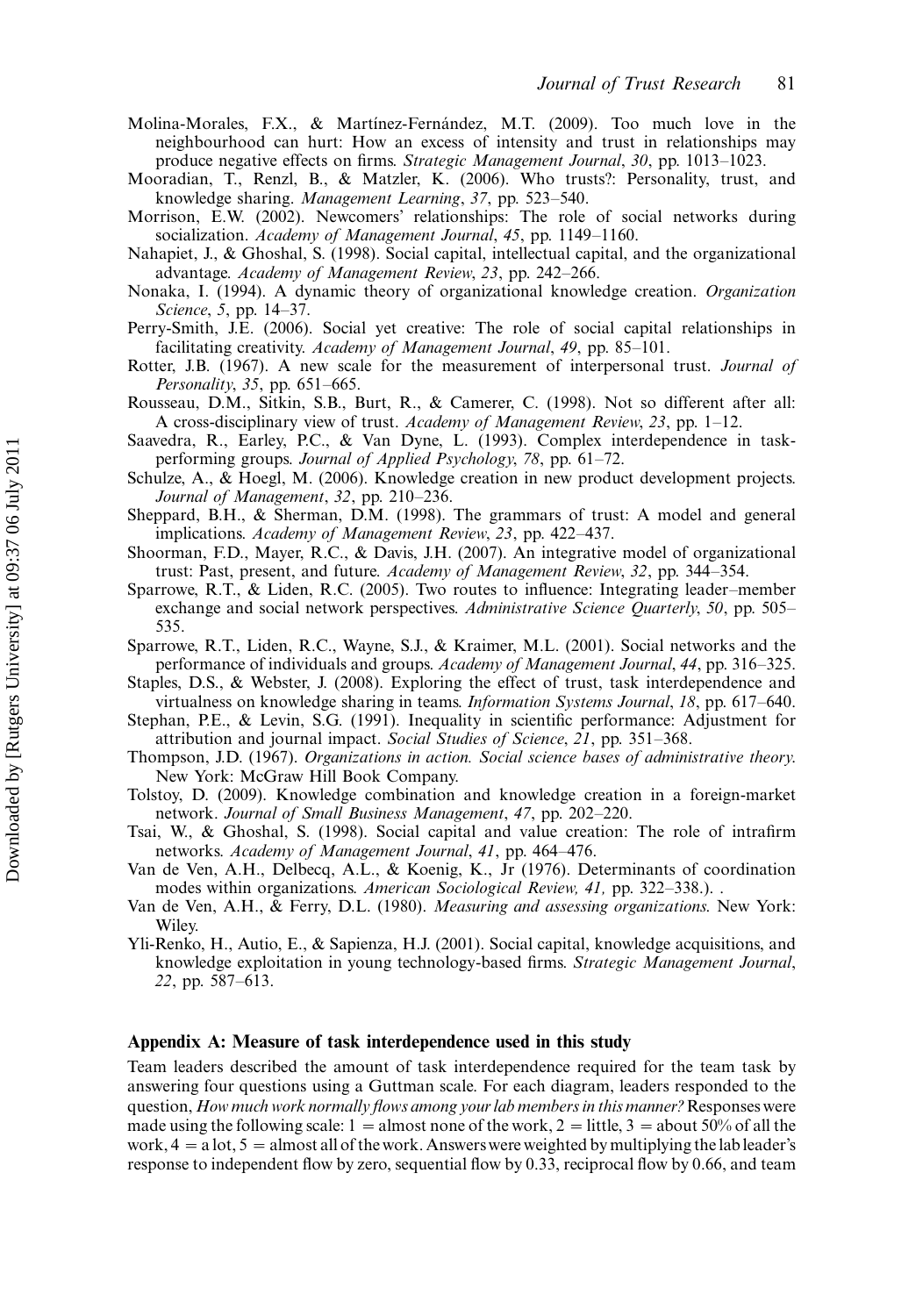flow byone, then adding the products to obtain the overall work flow interdependence score (Van de Ven & Ferry, 1980, p. 166). The overall flow of task interdependence was divided by four.

#### Instructions

The next four questions are about the internal flow of work between your lab members. Listed and diagrammed below are four common ways that the work performed in your lab can flow among your lab members. (You, as the lab leader, should consider yourself outside the boxes below).

Please indicate how much of the normal work in your lab task flows among your lab members in a manner as described by each of the following cases:

1. Independent Work Flow Case, where work and activities are performed by your lab members separately and do not flow between them?



2. Sequential Work Flow Case, where work and activities flow among team members, but mostly in only one direction?



3. Reciprocal Work Flow Case, where work and activities flow among lab leaders in a back-andforth manner over a period of time?